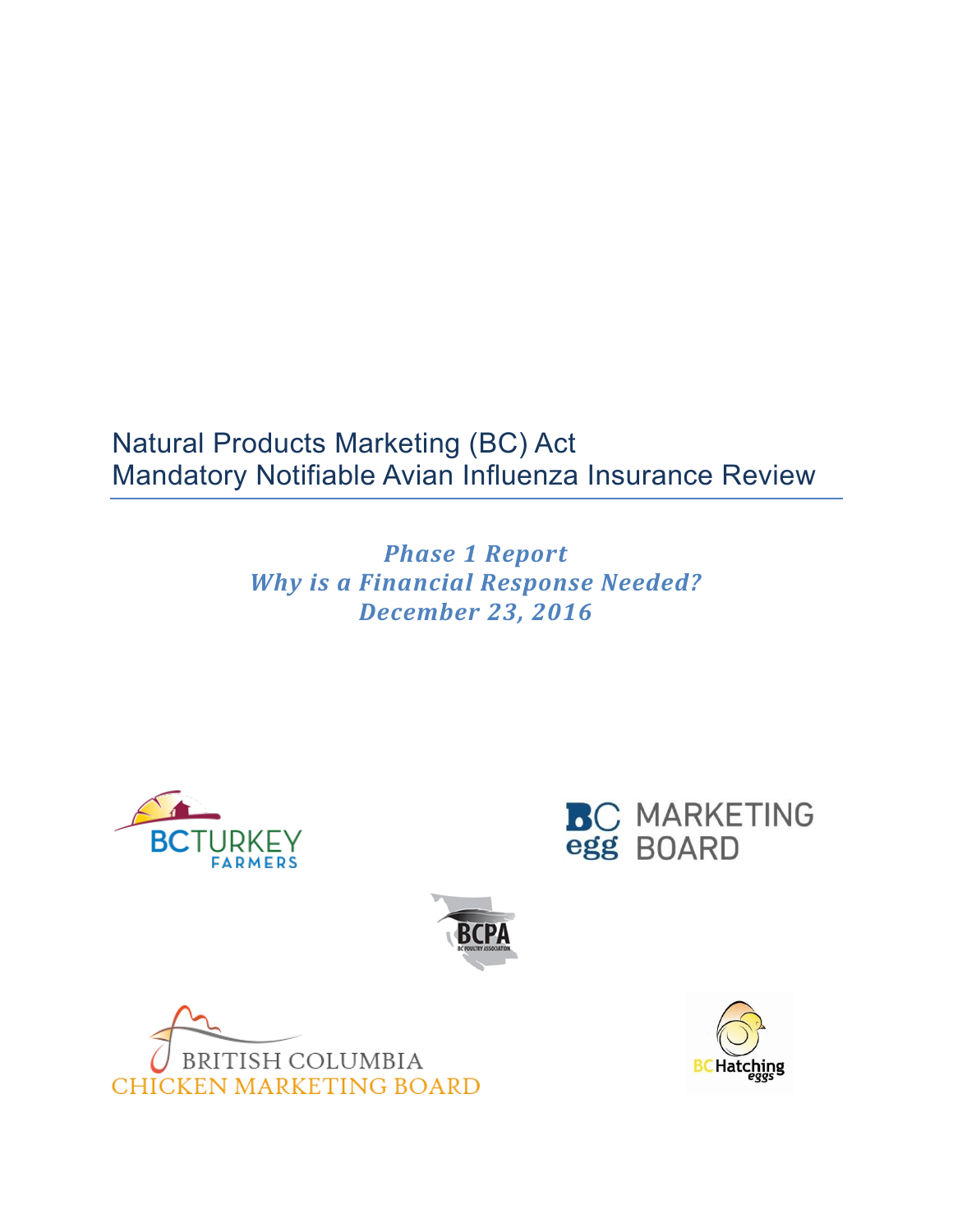# *Natural Products Marketing (BC) Act* Mandatory Insurance for Registered Poultry Producers Phase 1 Report – Why is a Financial Response Needed?

## **Expected Outcome**

The poultry boards and commission determination that a financial response to a Notifiable Avian Influenza (NAI) discovery is required to effectively and efficiently contribute to a system of orderly marketing following a NAI discovery.

### **Introduction**

The passing of the amendments to the *Natural Products Marketing (BC) Act* (the *"NPMA"*) in May 2015 made explicit the authority of boards and commissions to require producers to maintain insurance against losses resulting from the interruption or termination of production for any reason or for a notifiable or reportable disease. The regulated poultry boards and commission have given due consideration to the enabling authority and collectively agreed in January 2016 to initiate the Mandatory Notifiable Avian Influenza Insurance Review (the "Review"). The purpose of the Review is to conduct the requisite due diligence in accordance with the SAFETI<sup>1</sup> principles for each board and commission to make a decision on whether or not to implement mandatory insurance requirements to address the financial consequences of NAI discoveries in regulated poultry flocks.

This Report is the first phase of a five phase Review. It is important in determining whether or not mandatory insurance falls within the realm of sound marketing policy to address the following questions:

- How to effectively and efficiently return the poultry industry to a system of orderly marketing?
	- o Is a financial response necessary?
	- o What other options/tools are available to the boards and commission?

This Report will provide

- A brief background on NAI
- A summary of the BC Poultry Industry Strategic Risk Management Strategy
- The risks to the industry of a NAI discovery
- The financial impacts to the industry
- The need for a financial response to a NAI discovery
- The options and tools available to address the financial impacts

Subsequent reports will be prepared on the remaining four phases:

- Scope of financial response
- Do the conditions of insurance exist
- Do viable insurance delivery mechanisms exist
- Mandatory insurance delivery mechanism

<sup>&</sup>lt;sup>1</sup> SAFETI stands for the British Columbia Farm Industry Review Board governance principles; Strategic, Accountable, Fair, Equitable, Transparent and Inclusive.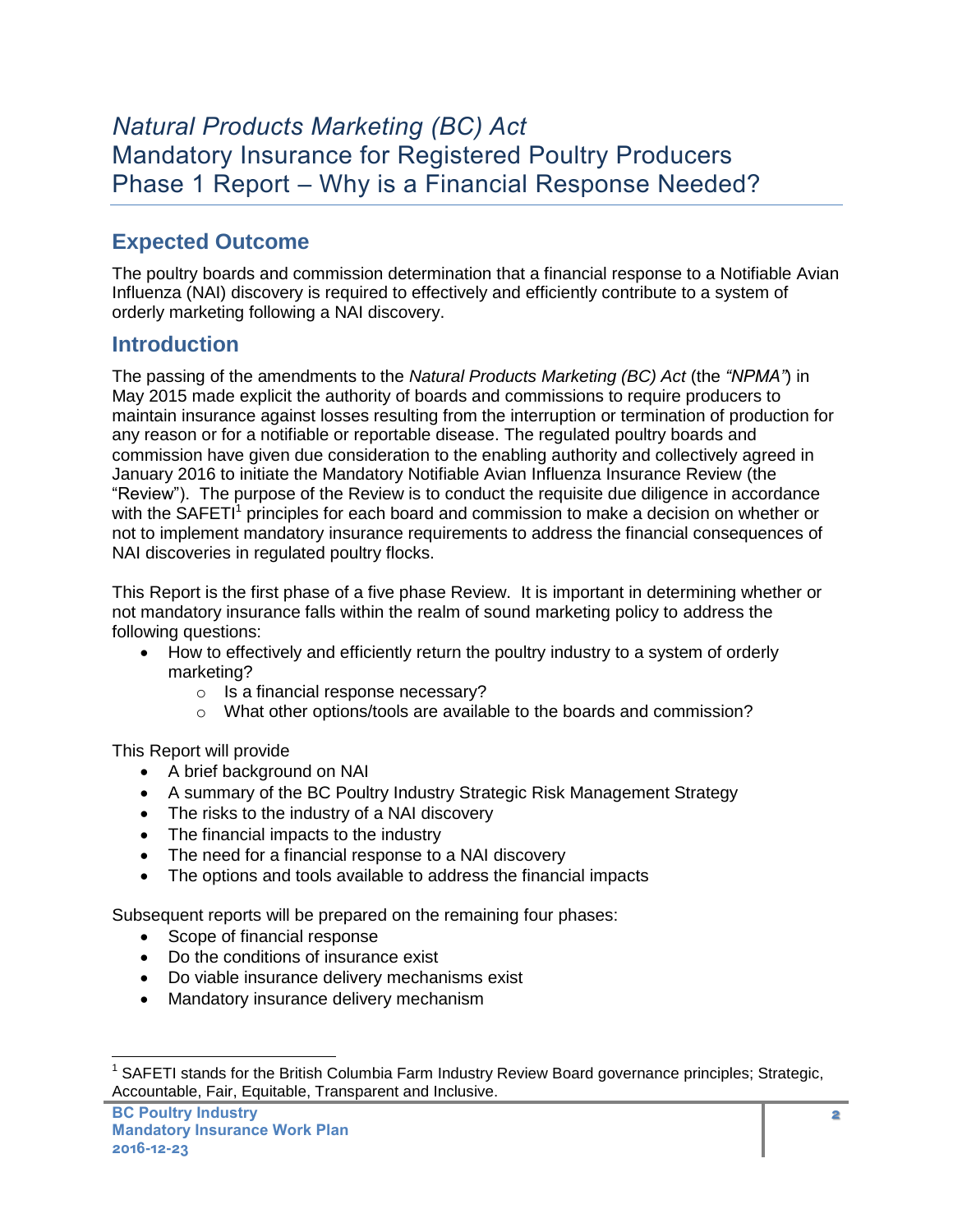### **Background**

In February 2004, a case of Highly Pathogenic Avian Influenza (HPAI) was discovered on a broiler breeder farm on Matsqui Prairie in Abbotsford. This was the first commercial discovery of NAI in BC and at the time the industry did not expect that the discovery would change the nature of the poultry industry in BC forever as borne out by the subsequent discoveries in 2005, 2009 and 2014.

The 2004 response involved the federal, provincial and local governments and the entire poultry industry value chain in BC and at the national level. Over a period of two months, approximately 125 poultry operations made up of commercial and backyard flocks of chicken, turkeys, ducks, geese and other birds were depopulated within three kilometres of the 53 "Infected Premises" (commercial and non-commercial) to stop the spread of the virus. A total of 16.2 million birds were ordered destroyed with a resulting estimated total economic impact of \$393.2 million (Serecon 2004).

Following the 2004 outbreak, considerable time, energy and work has been undertaken by the poultry industry at the urging of government to identify, plan and implement measures to mitigate the risks of future AI discoveries. Subsequent discoveries in 2005, 2009 and 2014 have reinforced the value and need for the industry and government to have an effective risk mitigation strategy in place.

### *Risk Assessment Process*

Following the 2004 HPAI outbreak the industry initiated a risk assessment process with the objectives to:

- Identify and assess risk factors which predispose the poultry industry to infectious disease outbreaks.
- Provide opportunities and risk management options for industry and government.
- Minimize impact of disease outbreaks on public confidence in poultry produced in BC.
- Maintain expansion of domestic and international markets for poultry products produced in BC.

The risk analysis was built in four major phases:

- Identifying and ranking a broad range of risk factors which could impact on the frequency and intensity of future animal disease outbreaks. This phase led to the ranking of 17 risk factors applicable to the BC industry.
- Assessing and evaluating the gaps that exist with respect to the mitigation of these risks from industry structure, policy and management practice perspectives. This phase led to the consolidation of the risk analysis into a range of possible options and alternatives by which risk could be mitigated or eliminated.
- Conducting an economic and financial evaluation of a limited number of possible and practical response options. This phase identified that an "effective risk management response will necessarily involve an integration of a number of related and complementary actions, that collectively will lead to a positive impact on risk reduction." Three risk response options were identified for further analysis and consideration by decision makers.
- Developing a series of strategies, recommendations and actions for consideration. Six interrelated options were recommended.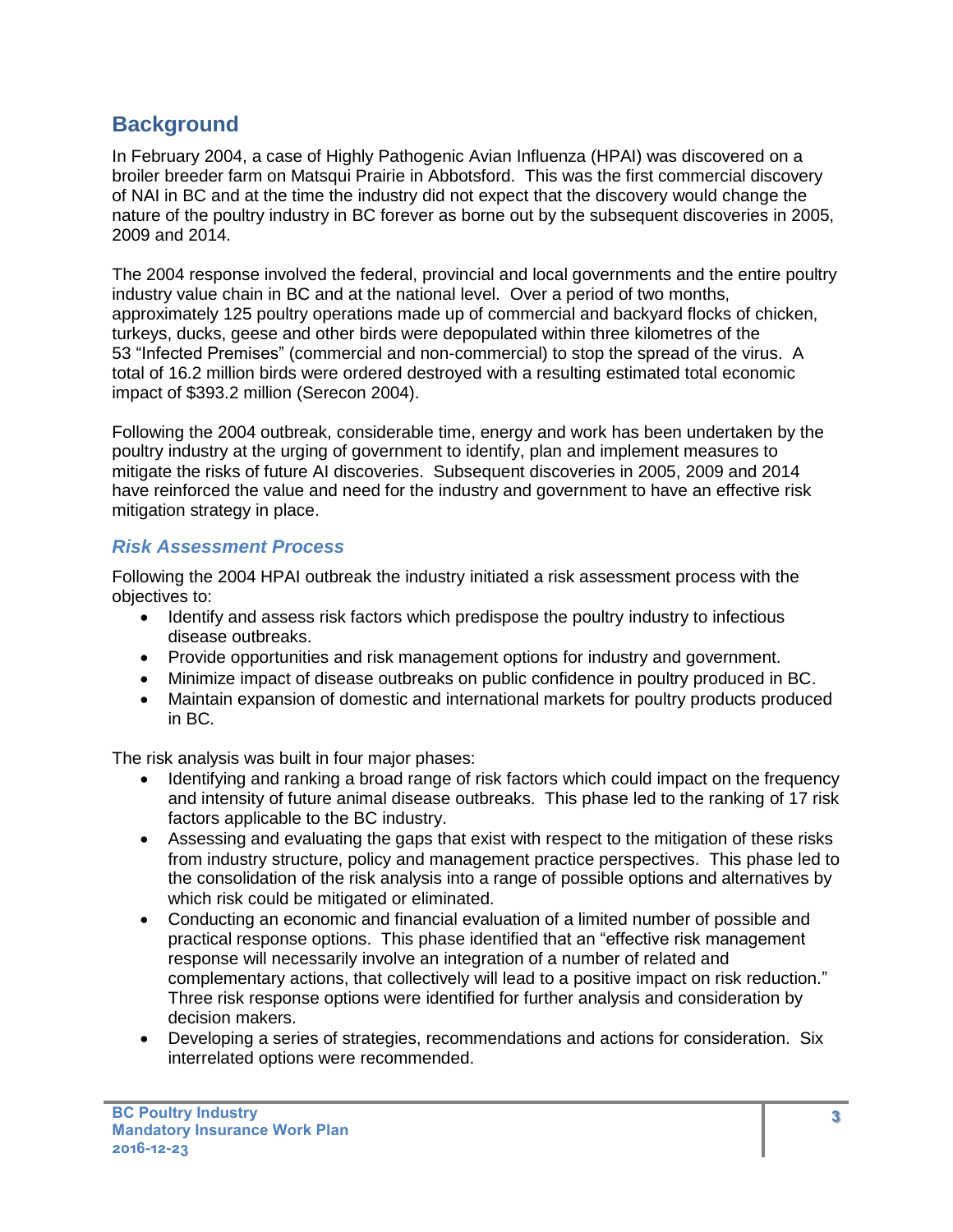### *Risk Analysis Steering Committee (RASC)*

A joint industry/government steering committee including senior level representatives from the BC Farm Industry Review Board (BC FIRB), BC Ministry of Agriculture, Agriculture and Agri-Food Canada and the Canadian Food Inspection Agency (CFIA), industry associations (producer and processor), boards and commission received the Serecon Risk Analysis for approval. In 2009, the steering committee unanimously adopted the report and in recognizing the significant implications of the recommendations, developed a risk mitigation strategic plan focussing on five key area of actions that built on the Serecon recommended integrated risk management model

- Surveillance
- North American Disease Spread Model
- Shared Risk Management
- Universal biosecurity
- Industry Concentration/Business Intensity

With actions taken under the direction of RASC, the comprehensive BC Poultry Risk Mitigation Strategy has evolved into four main components:

- Emergency Preparedness and Response Capacity
- Mandatory Biosecurity Protocols
- Enhanced Pro-active Surveillance Program
- Responsive Financial Management and Compensation System

The four components of the integrated risk management model are briefly described below. While development has occurred on each component separately, it must be recognized and emphasized that there remains a fundamental linkage between all four components whereby all work in an integrated manner to optimize risk mitigation. Two of the four components have been implemented and undergo periodic revision, particular after outbreaks are reviewed. Active surveillance is approaching the implementation stage and the financial management and compensation system has developed an insurance-based model for response, but does not yet have a solid foundation in place.

#### **Emergency Preparedness and Response**

In addition to the recommendations contained in the Serecon Risk Analysis, the BC Poultry Association has put in place an emergency response plan that mirrors the federal/provincial Joint Emergency Operations Centre (JEOC) utilizing an Incident Command System (ICS) approach. Industry has received training in ICS and continually updates the emergency response plan based on reviews of recent events. The BC system has received national recognition in the most recent, federal/provincial/territorial Emergency Management Framework for Agriculture in Canada. The industry decision to self-impose movement controls of poultry and poultry products upon notification of the discovery significantly reduced the risk of spread.

Based on the 2014 HPAI outbreak, the industry and government are examining options for including industry in the JEOC to combine resources and improve the overall effectiveness of the response to future discoveries as well as measures to reduce the time to destroy the infected flocks on the initial infected premise to reduce the risk of further spread.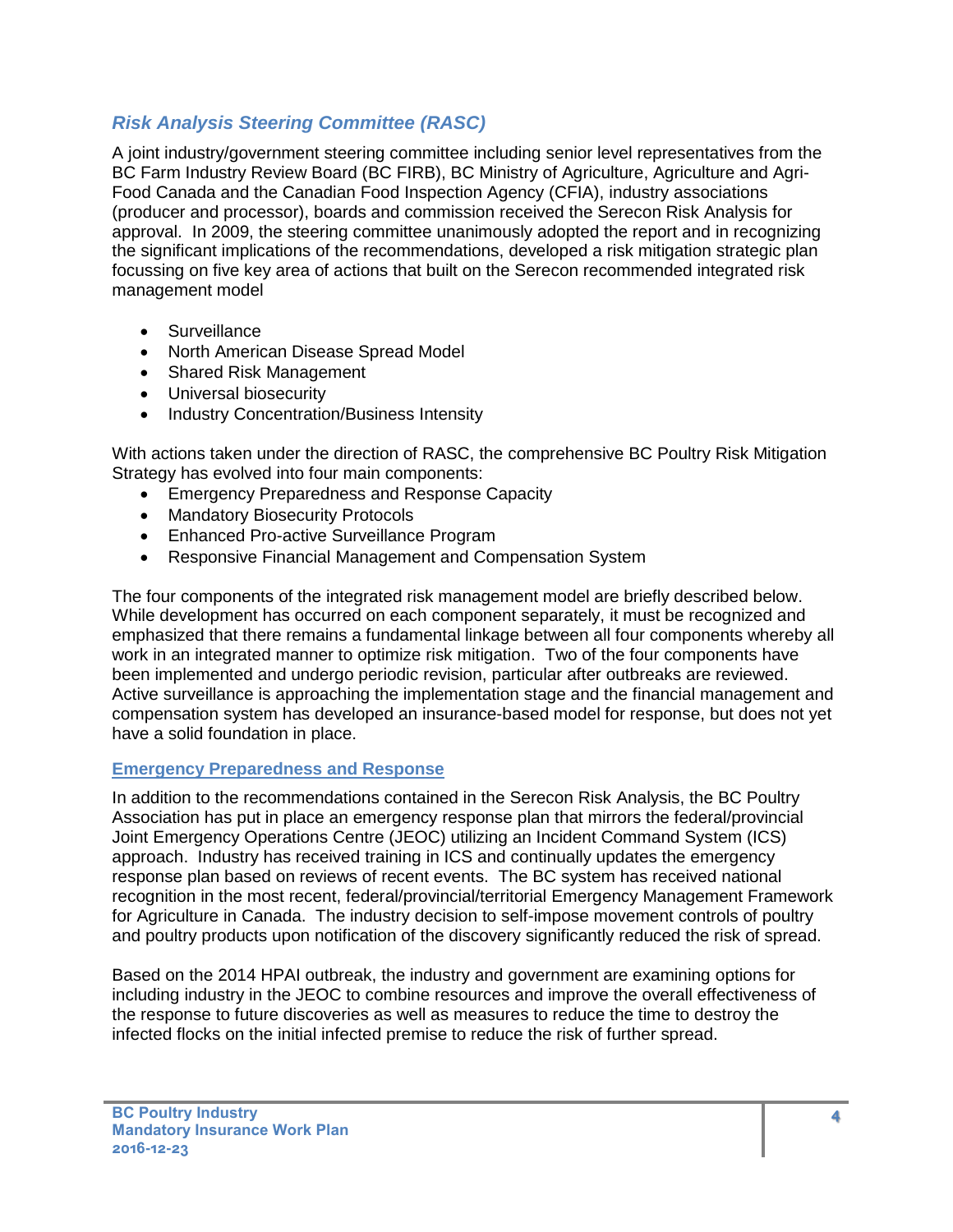#### **Mandatory Biosecurity**

Serecon recommended the "BC poultry industry develop a universal biosecurity program which encompasses the full value chain of the sector". The industry working with federal, provincial and industry technical experts developed the BC Poultry Biosecurity Reference Guide outlining meaningful standards to minimize the risk of introduction and spread of poultry diseases.

While implementation of biosecurity practices commenced with the completion of the manual, the full effect of the biosecurity measures were not realized until they became a fundamental and on-going requirement for all registered producers in the regulated poultry industries in 2010. The boards, commission and industry associations agreed to the mandatory requirements despite various views regarding whether or not the boards and commission had the legislative authority to make the requirements mandatory. Amendments to the *NPMA* in May 2015, made explicit the boards and commission's authority to require implementation and compliance with the established poultry biosecurity program.

#### **Active Surveillance**

Serecon recommended "as a mechanism for early detection and to reduce the intensity of animal disease outbreaks, the industry establish an on-going active surveillance program, inclusive of all production sectors, and supported by a compensation system that compensates industry for their economic losses and recovery costs in the event of detection and business disruption/closure." The industry, working with CFIA and the province continues to participate in the Canadian Notifiable Avian Influenza Surveillance Program (CANAIS) which is intended to maintain Canada's NAI-free status with the OIE. The prevalence testing regime of the CANAIS Program is not considered to be an active surveillance program, i.e. it is not looking for NAI rather it is confirming the lack of presence of the virus.

Since the 2014 HPAI outbreak the industry has been working with the Ministry of Agriculture to develop, design and test an efficient and affordable active surveillance program. The full implementation of active surveillance however is linked to there being an effective funding mechanism to facilitate recovery from a NAI discovery.

#### **Responsive Financial Management and Compensation System**

Serecon recommended "the industry and government develop, and implement an integrated financial management and compensation program. "The Shared Risk Management System", that provides funding mechanisms for recovery from disaster, self-insurance, government supported production insurance, private insurance, and compensation that substantively protects the industry form the significant perils it will face due to disease risks, and which will serve to sustain and grow the industry."

Since 2009, the industry has worked diligently to identify the costs associated with a NAI discovery and engage industry in the development of an insurance based approach to mitigating the costs and losses to individual producers that are not compensated under the federal *Health of Animals Act*.

The BC FIRB initiated a Supervisory Review of Mandatory Poultry Disease Insurance in June 2013 to assess the extent to which the industry's proposed insurance program fell within sound marketing policy and within the legislated authorities of the regulated poultry boards and commission. Notwithstanding the considerable work undertaken by the poultry industry in developing an insurance product, the Supervisory Review concluded that the authority was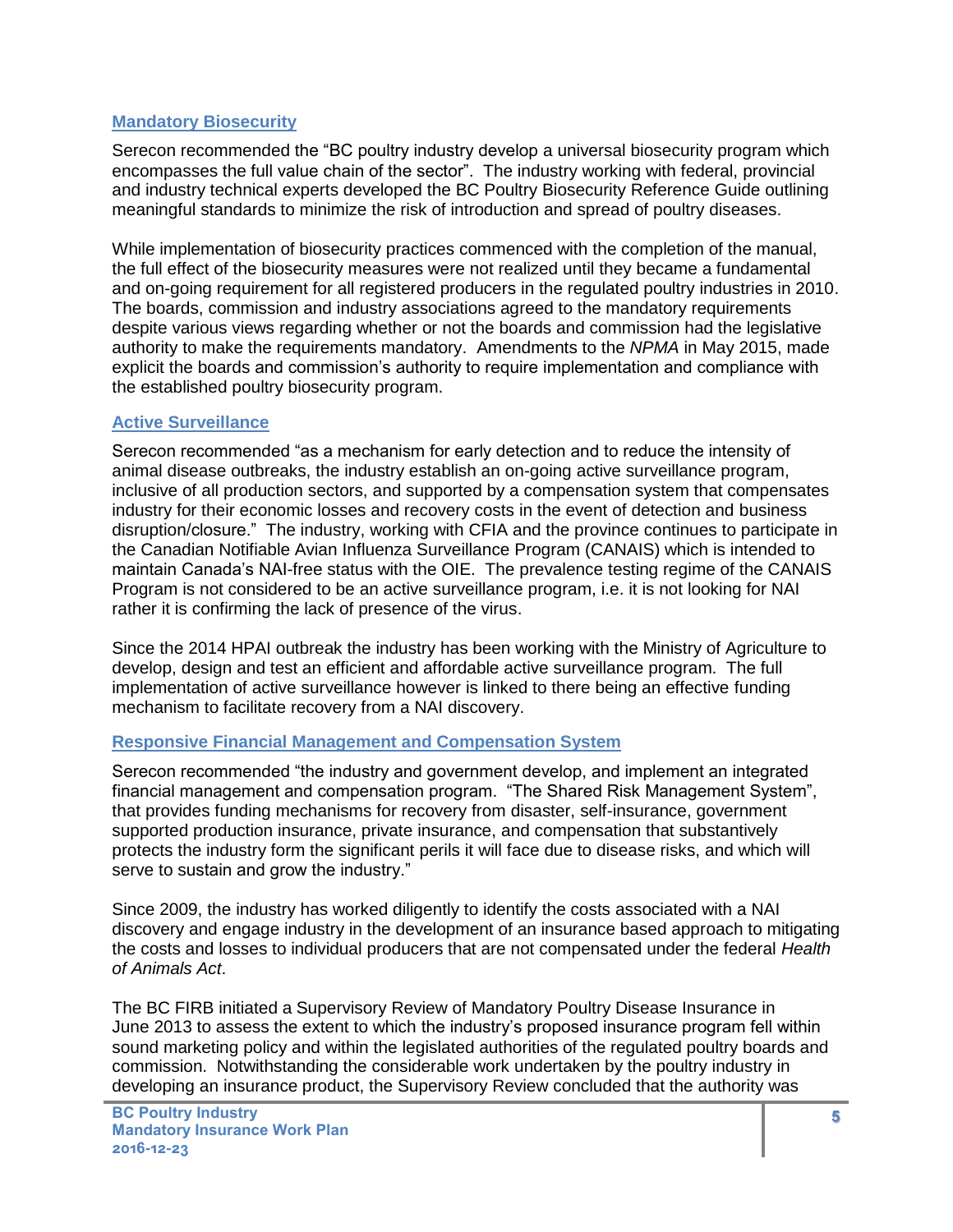lacking within the *NPMA* to enable the regulated poultry boards and commission to require registered producers to maintain disease insurance and that it was not entirely clear that mandatory disease insurance fit within the parameters of sound marketing policy.

The most recent, 2014 HPAI outbreak reinforced the need for having a sound financial response in place. The provincial government supported a federal/provincial Agri-Recovery Program response to provide the financial resources to cover the extraordinary cleaning and disinfection costs incurred by infected premises. Both federal and provincial governments have since publicly stated that the Agri-Recovery Program will not be available for future outbreaks as the Agri-Recovery Program is not intended to cover reoccurring risks events.

### **Process**

The poultry boards and commission will take into consideration direction provided by the BC FIRB in various letters on mandatory insurance:

- August 14, 2014 Supervisory Decision Sound Marketing Policy and Board Authority – Mandatory Poultry Disease Insurance
- March 3, 2015 Poultry Disease Insurance Supervisory Decision Follow-up
- May 12, 2015 Amendments to the *Natural Products Marketing (BC) Act*, Poultry Disease Insurance and August 14, 2014 Supervisory Decision
- September 12, 2015 Mandatory Disease Insurance Review and Assessment Draft Work Plan.
- October 13, 2015 Mandatory Disease Insurance Review and Assessment Next Steps.
- October 11, 2016 Mandatory Disease Insurance Review and Assessment Assessment Completion Schedule and Updates.

The substantive directions provided by BC FIRB include:

- "Use of an appropriate SAFETI process to determine what, if any, insurance may be required to help ensure orderly marketing."
- The need for mandatory insurance within the context of sound marketing policy.
- o How to effectively return the poultry industry to a system of orderly marketing? Consideration of the impact of mandatory insurance on the industries as a whole,
- including competitive pricing, foregone opportunities, the availability (or lack thereof) of government funding and related considerations.
- Decisions and rationale are publicly available in a timely manner.

### **SAFETI Approach**

The boards and commission have embraced a stakeholder engagement strategy as part of the Review's work plan. Specifically the engagement strategy will

- Utilize the poultry boards and commission websites for posting information and reports on the Review and invite industry stakeholder and public comment.
- Distribute information and presentations to the five poultry associations for input and comment.
- Distribute information to and direct follow-up with the allied trades for input and comment.
- Compile input and comment into a report with response where appropriate and posted to the poultry boards and commission websites for validation.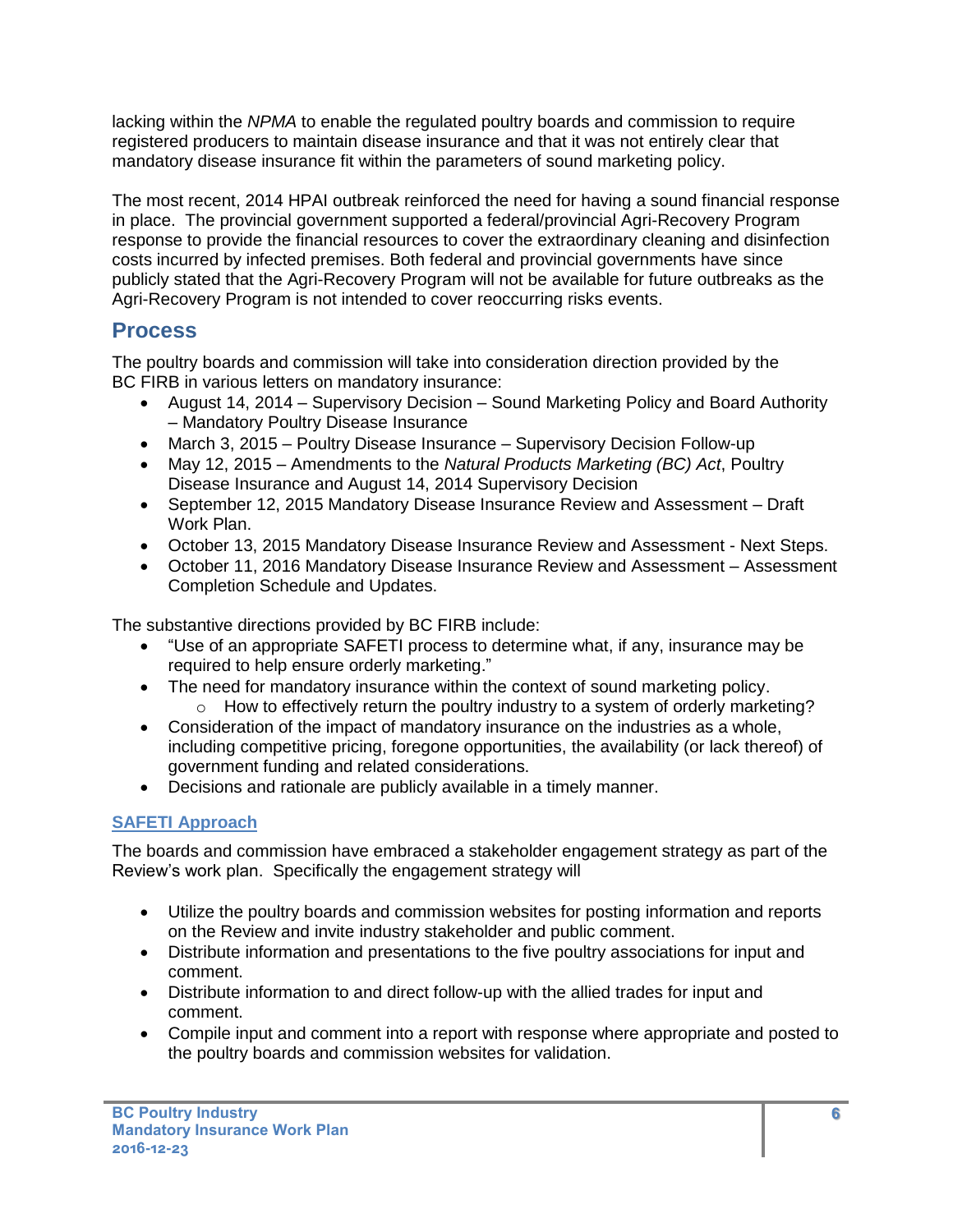To date (December 2016), two notices have been posted by the boards and commission on the Review (Attachment 1). Input was received from one producer in response to the initial notice (Attachment 2). The items raised, along with any other input receive during the Review will be duly considered and addressed by the boards and commission as part of the Review.

## **Industry Risks of a NAI Discovery**

Reports of sporadic avian influenza outbreaks involving domestic poultry date back to the 1960s. With the exception of the 1966 detection in a turkey breeding operation in Ontario, there were no cases of HPAI in Canada until 2004. The poultry industry and government were aware of the risk of an incursion of HPAI, and despite the existence of the Canada-British Columbia Foreign Animal Disease Emergency Support (FADES) Plan, the 2004 HPAI outbreak became the highest cost poultry emergency response in history.

The 2004 outbreak response and recovery process highlighted the need to better understand the risks facing the sector as well as how to best manage the risks. As previously described, Serecon Management Consulting Inc. was retained by the BC poultry industry to undertake a risk analysis of the BC poultry industry. In the January 22, 2007 Interim Report, Serecon provided a table (Table A-3, Appendix A) to summarize the seventeen major risk factors facing the BC poultry industry. Of the seventeen, the RASC identified eight as being high risk having significant economic impact and having moderate to high practicality of mitigation. The 17 identified risk factors

| Concentration of the industry*          |           | Manure Management*                       |
|-----------------------------------------|-----------|------------------------------------------|
| The mixing of poultry species           |           | The degree of business intensity*        |
| Compensation issues*                    |           | Lack of a proactive surveillance system* |
| Multi-age, and long life poultry        |           | Disposal risk*                           |
| management                              |           |                                          |
| Cease movement risk                     |           | Market risk*                             |
| Degree of economic integration          |           | Unregulated sale of eggs                 |
| Non-regulated poultry management        |           | Loss of processing capacity              |
| practices                               |           |                                          |
| Lack of government-industry cooperation | $\bullet$ | Limitation of biosecurity program*       |
| Migratory and wild bird populations     |           |                                          |

\* Denotes risk factors that RASC identified as most important.

Through the integrated Risk Mitigation Strategy, the BC poultry industry working with government agencies have developed measures to address most if not all of the seventeen risk factors identified by Serecon to varying degrees, highlighted as follows:

*Concentration of the industry, in particular, the degree to which buildings and premises are in proximity to each other* – The primary risk is the spread of disease once introduced. Studies have shown (as reported in the January 2007 Serecon Interim Report) that the risk of infection is the same irrespective of the degree of concentration or density of production, but once introduced, the degree of concentration and density dramatically increase the risk of spread. Developing and implementing strategies and measures that control the spread of the disease once found is critical in minimizing the risk of spread.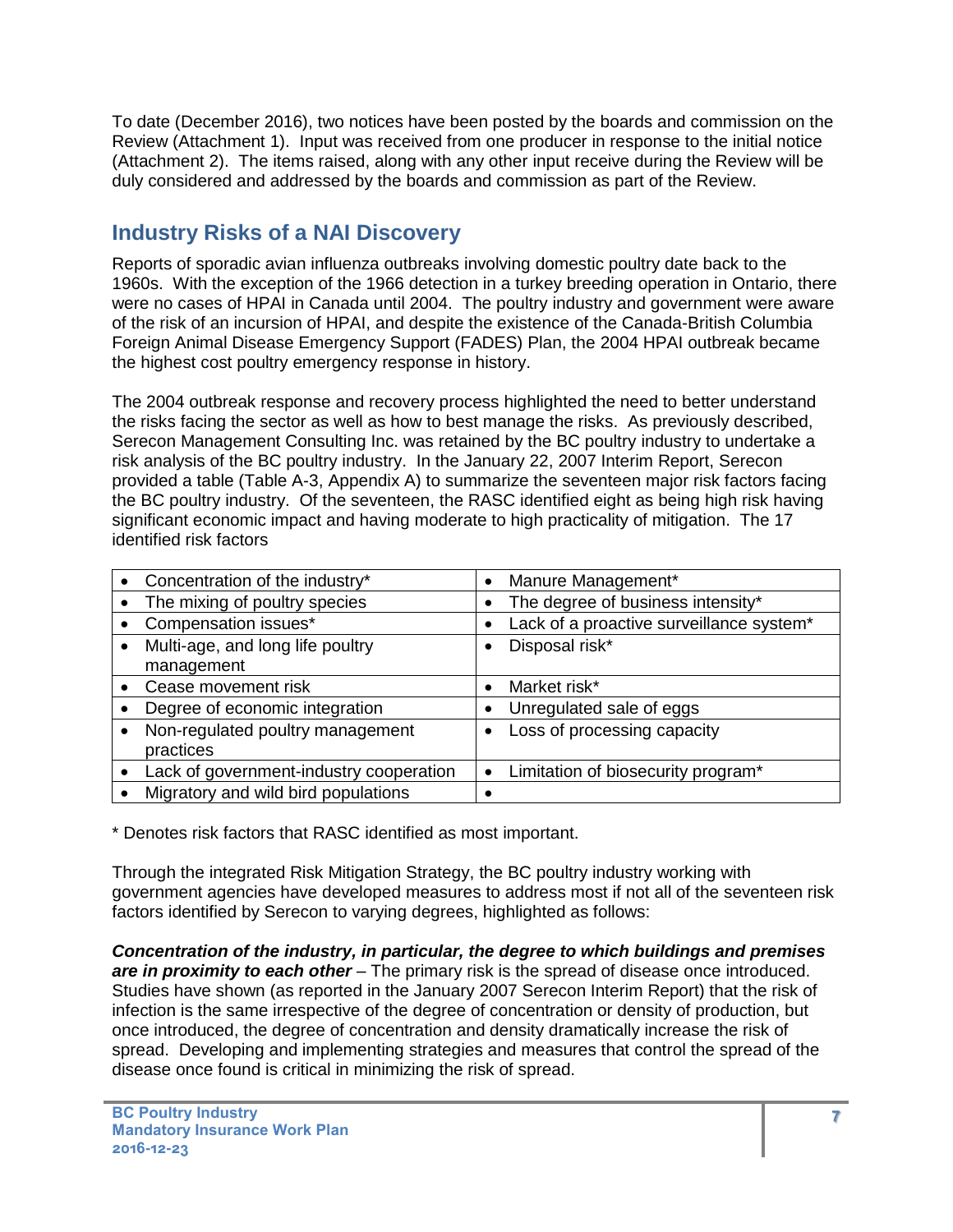The industry today is more aware and mindful of the implications of industry concentration. It is unreasonable to expect a dramatic shift in the concentration of poultry farms in the Fraser Valley given their close proximity to processing facilities. The concentration of farms and processors in the Lower Mainland/Fraser Valley region is critical in maintaining the competitiveness of the BC industry, particularly the processing sector. A major shift of any significant amount of poultry production to areas outside the Fraser Valley will increase transportation costs that could jeopardize the continued viability of BC processing operations.

Notwithstanding the competitive pressures, the industry has taken measures to address the issue of concentration by relocating operations away from the core areas in Abbotsford and Chilliwack. Examples include new egg barn construction north of the Fraser River, increased broiler production in the interior region and moving poultry breeding operations out of the Fraser Valley. Siting of buildings and location of barn intakes and the use of vegetative screening are given greater consideration in the new construction or retrofitting of existing facilities.

During the 2014 HPAI outbreak, it was noted that one infected premise that was down wind of other infected premises had ventilation fans located on the north side of the barns and were not protected by any nearby vegetation. The neighbouring farm was not infected despite being located less than 500 metres away; the barns ventilation fans were located on the south side with a vegetative screen of trees.

*Manure Management: the storage, removal and disposal of manure in ways that contribute to disease spread –* The primary risk is disease spread. Influenza A virus survives on organic matter and can become a source of infection if transferred. Developing and implementing strategies and measures that control the spread of the disease once is critical in minimizing the spread risk. Standard operating procedures have been established including biological heat treatment of birds and organic matter on "infected premises" to reduce the risk of spread.

The industry has adopted management practices that include composting which generate temperatures above which the Influenza virus cannot survive and proper storage for an appropriate duration (120 days) prior to movement to minimize the risk of disease spread. The Sustainable Poultry Group developed and communicated these and other approaches to managing poultry manure in the Fraser Valley to further reduce the risk of disease spread.

*The mixing of poultry species, either within one farm premise, and/or in close proximity to other premises –* The primary risk is the susceptibility to infection, particularly if the mix includes waterfowl which are known hosts of avian influenza. Greater awareness and understanding of how the disease can be introduced and lead to infection are important to limiting the introduction of disease risk.

There are a number of poultry farms that operate different types of poultry operations. Greater care in separation and segregation of facilities has been taken as well as improved biosecurity practices. Mixing of species is more common in non-regulated farms where the operator may have layers, broilers, turkeys, ducks and geese on the same farm but in small numbers. The Ministry of Agriculture and CFIA have been working at increasing awareness and education of both regulated and non-regulated sectors on the risks of multi-species of poultry on a single farm.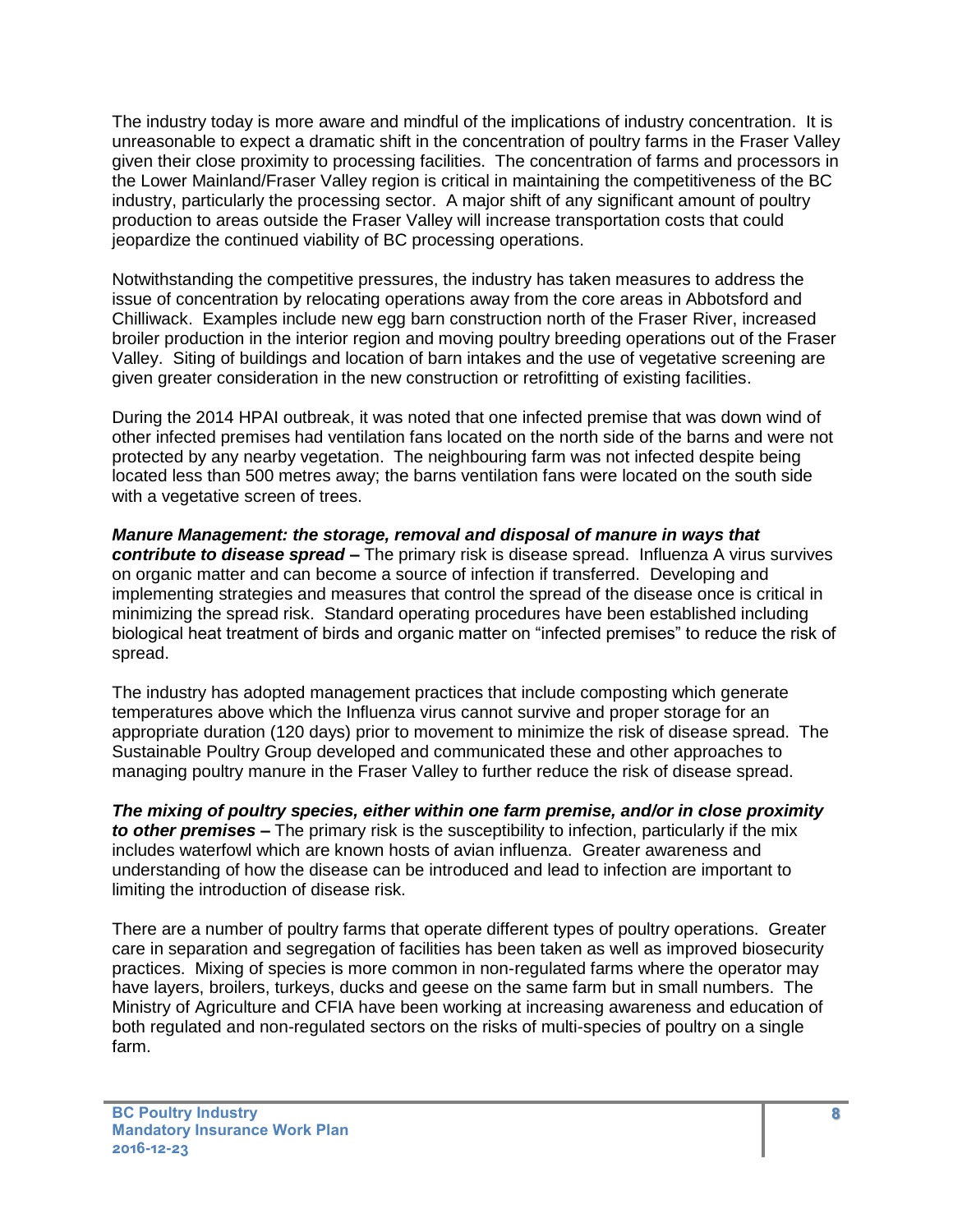*The degree of business intensity, reflecting the frequency of any and all business activities that involve movement onto and off the premise, inclusive of all supply and service functions –* The primary risk is disease transfer. The ability to limit movement onto and off of infected premises or premises within close proximity to infected premises are critical to minimizing the spread risk. The disease control provisions of the *HoA Act* and CFIA policies and protocols for disease control provide the primary mechanism to minimize the spread risk. Emergency response has well established standard operating procedures and permitting requirements during an outbreak to address the movement onto and off of premises within the "infected zone".

The adoption and maintenance of mandatory on-farm biosecurity requirements serve to further mitigate the risk. Industry-wide (full value-chain) adoption and adherence to biosecurity protocols are important in minimizing risk. Following the 2014 HPAI outbreak, the industry adopted a green/amber/red systems approach to enhanced biosecurity during times of high risk exposure to NAI.

*Compensation issues, that if not resolved, restrict the movement towards a proactive surveillance system –* The primary risks are undetected disease incursion, risk of spread and delayed/extended recovery risk. There are two main components to compensation; firstly compensation under the *HoA Act* for birds ordered destroyed and costs to contain and eradicate the virus; secondly the costs of enhanced cleaning and disinfection (C&D) required on infected premises that are borne by the producer.

One of the major takeaway messages from the 2004 HPAI outbreak was the need to update the *HoA Act* maximum bird compensation schedules to reflect the "market value" of birds ordered destroyed to encourage producer cooperation and submission of samples for testing.

Early detection, rapid containment and eradication are critical in reducing the risk of spread once the disease has been discovered. Debating and negotiating the "market value" of birds at a time when decisions and actions to eradicate the disease are required only serve to increase the risk. The federal government post 2004 HPAI did amend the *HoA Act* maximum bird compensation schedules and in 2009 revised the compensation formulas for the different types of poultry operations. As a result of the 2014 HPAI outbreak, the CFIA initiated a review of the compensation formula which is still in progress.

The lack of a clearly defined and easily understood compensation formula that enables the producer to know what is to be expected as compensation for birds ordered destroyed creates uncertainty in the industry and increases risk. The experience gained through the series of NAI discoveries in Canada should be used to "formalize" an agreed upon approach to compensation.

The second element cost of enhanced C&D has been shared in the past by processors and producers (2004); government and producers (2005, 2009 and 2014) through programs such as Agri-Stability and Agri-Recovery. Providing greater certainty with respect to compensation to cover the cost of enhanced C&D through insurance based approaches have been and continue to be explored by industry.

*Lack of proactive surveillance system –* The primary risk is disease introduction. The current surveillance programs are not proactively testing poultry flocks. The CANAIS Program tests to demonstrate the absence of NAI to maintain "disease free" status with the OIE. The wild bird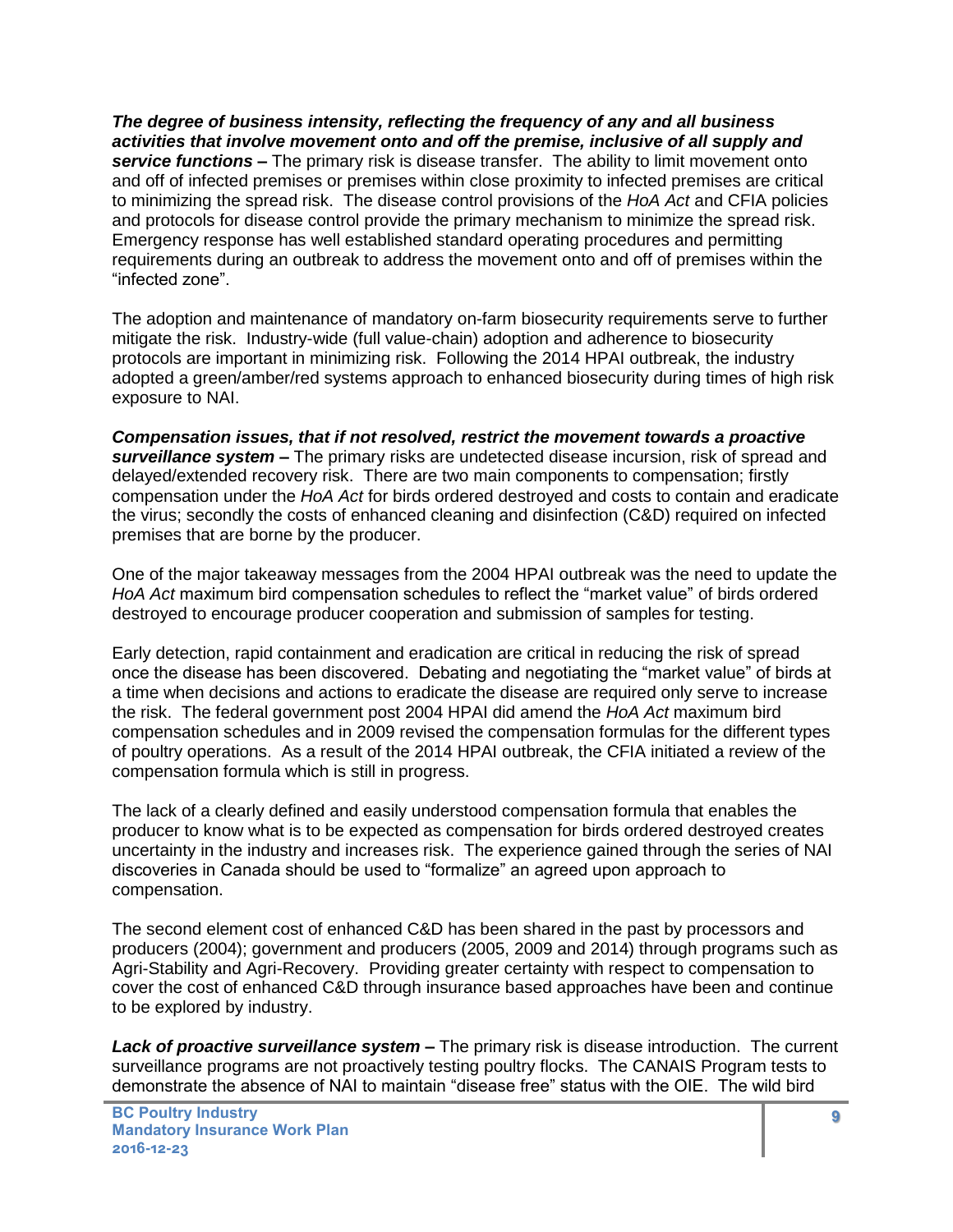surveillance program monitors wild bird submissions for the presence of avian influenza. The Ministry of Agriculture is developing a sampling protocol to further enhance detection of the presence of influenza virus in the environment in close proximity to poultry production.

Following the 2004 and 2005 outbreaks, the Ministry of Agriculture's Animal Health Diagnostic Laboratory saw a dramatic decrease in the number of poultry samples for testing. Sample submissions remain at 40 percent of pre-2004 levels. Extension efforts by the Ministry of Agriculture to provide growers with information on clinical signs of possible presence of influenza virus in flocks continue.

A strategy was developed following the 2014 HPAI outbreak included the need to explore the development and establishment of a proactive surveillance system. Industry and the province have developed and agreed to a plan for initial testing.

*Multi-age and long life poultry management versus all-in, all-out production practices –* The primary risk is disease introduction. The ability of the influenza virus to mutate and transform from low pathogenicity (LPAI) to highly pathogenic is the underpinning of the risk. Allin, all-out production practices enable producer to C&D facilities prior to the next placement of flocks. The multi-age, long-life poultry operations create an environment that enables the virus to go potentially undetected over extended timeframes.

Strict adherence to biosecurity protocols in managing multi-age and long life flocks is a critical first step in reducing risk. Monitoring flocks and production as indicators of poultry health is also important to early detection.

*Disposal risk of depopulated, diseased birds either in peace time, or within an outbreak –* The primary risk is disease spread. Lessons learned from the 2004 HPAI outbreak led to the acceptance of in-barn biological heat treatment (BHT) as the primary protocol for virus destruction. Only after the BHT process has achieved the desired duration of optimum temperatures for virus destruction can disposal of the material from the farm take place.

During the 2014 HPAI response, biological heat treatment (BHT) was the standard protocol used for all infected premises. Improvements in the preparation and timeliness of initiation of BHT are important in further minimizing the risk of disease transfer in the future. As well, protocols to deal with large volumes of eggs on infected premises must be established.

*Cease movement risk, the economic costs associated by producers within the control zone during a lock down period –* The primary risk is disease spread. This risk is similar in nature to the "degree of business intensity" addressed earlier. The emergency preparedness and response protocols adopted by the BC poultry industry have established cease movement requirements immediately following the receipt of notification of a NAI discovery.

The economic impact and loss sustained by producers within the control zone with the current cease movement protocols are minimized relative to the expansion of zones of infection and control zones in the event of uncontrolled spread of the virus. The lack of effective protocols in 2004 contributed to the spread of the virus (53 infected premises and 16.2 million birds depopulated). The immediate adoption of the protocols in 2014 served to minimize the risk of spread (13 infected premises and 240,000 birds depopulated).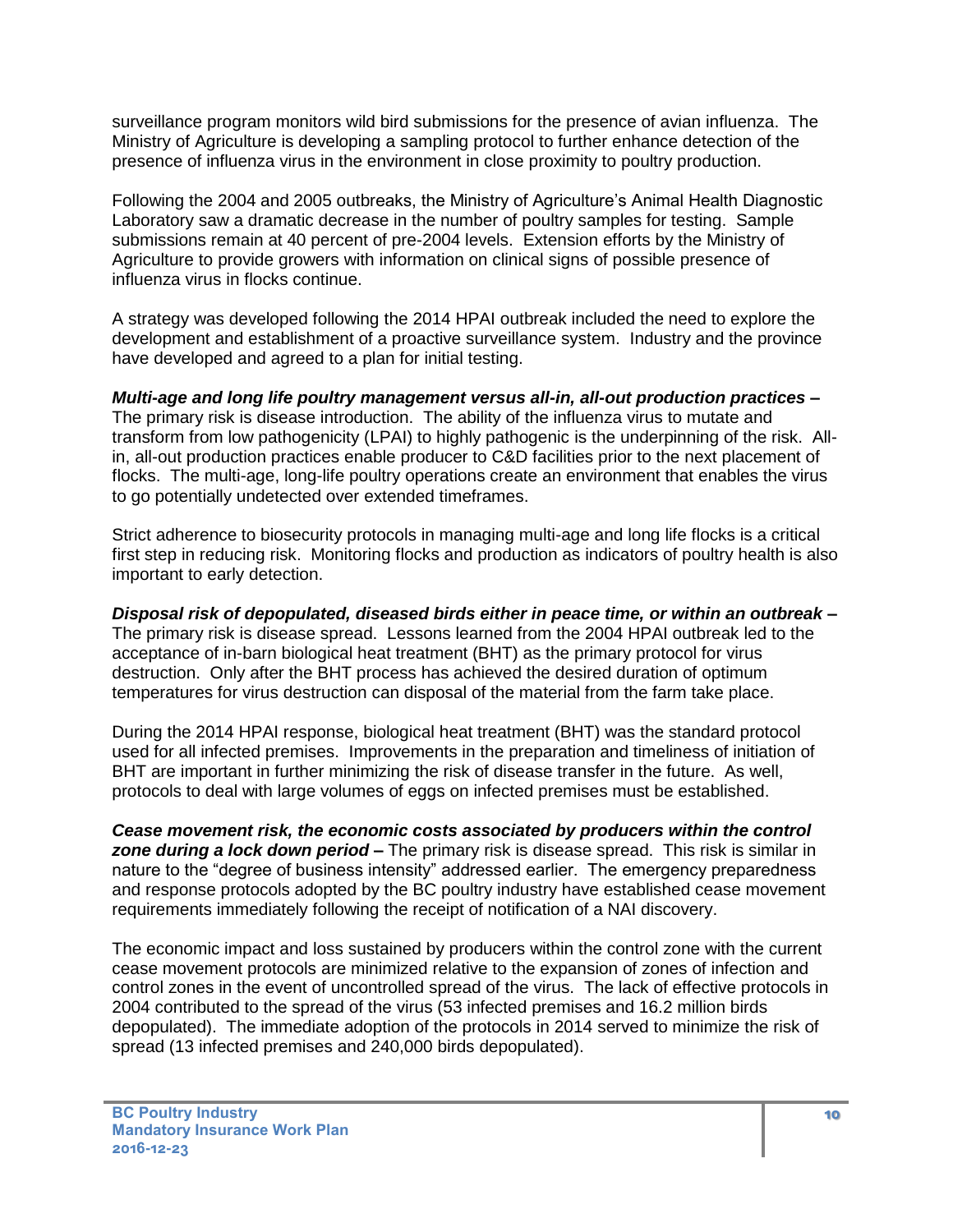*Market risk, particularly as related to the potential loss of consumer confidence due to continued disease outbreaks or temporary lockdowns within a surveillance program, and loss of export markets for poultry products –* The primary risk is recovery from the outbreak. NAI is a reportable disease and as a result of reporting a discovery to the OIC leads to immediate responses from other countries, including the closing of borders to the importation of poultry products from Canada, including product in transit prior to the detection.

Maintaining a high public profile using respected animal and public health based government scientists with clear and consistent messaging has been important in maintaining public confidence in both industry and safe handling procedures for poultry products. Minimizing the duration of the declaration of "virus-free" status is important to the processing and further processing sector to resume international trade. The processing and further processing sector has reduced their reliance on BC only production through establish processing facilities in other provinces to further minimize the risk of loss of important domestic and international clients and markets.

Federal government initiatives to gain trading partners acceptance of the practice to allow trade to continue from non-infected areas of a country through the establishment of individual quarantines and the Avian Influenza Control Zone has been established with the United States. Further work to secure other countries recognition and acceptance of the use of control zones to enable continued trade remains a high priority.

*Degree of economic integration or networking between premises due to ownership or supply chain linkages –* The primary risks are disease spread and recovery. The CFIA's disease control and response policy includes a traceability component. This involves the tracing back and tracing forward the movement of poultry as well as examining all operations and facilities held by the owner of the infected premise irrespective of location of the facilities.

The extent of vertical and horizontal supply chain and ownership integration in the BC poultry industry results in an inherent risk in terms of the span of the "control zone" for a confirmed NAI detection. The CFIA's declaration of "infected premise" included all production facilities held by the owner of the index farm. Subsequent positive confirmations at other locations result in new 3 km infected areas in which testing and movement controls are required. The greater number of infected premises results in a longer duration of the control response and recovery process.

Board and commission policies that limit the total quota held by a "person" can mitigate to a degree the risk. Ensuring biosecurity protocols are implemented and adhered to is also important in managing the risk.

*Unregulated sale of eggs and other products outside of grading or marketing system –* The primary risks are disease introduction and spread. The regulated marketing system provides the advantage of having a high quality premise identification system in place to plan emergency responses. The existence of unregistered small flock owners require increased resources in managing an outbreak to identify and manage.

The continued outreach and extension efforts by CFIA and the Ministry of Agriculture to small flock owners to educate them on the importance of maintaining poultry health, good management practices and reporting of diseased animals is important in managing this risk. In 2014, two non-commercial farms were primary infection premises, meaning that the infection was not the result of disease transmission or spread from an existing infected premise. The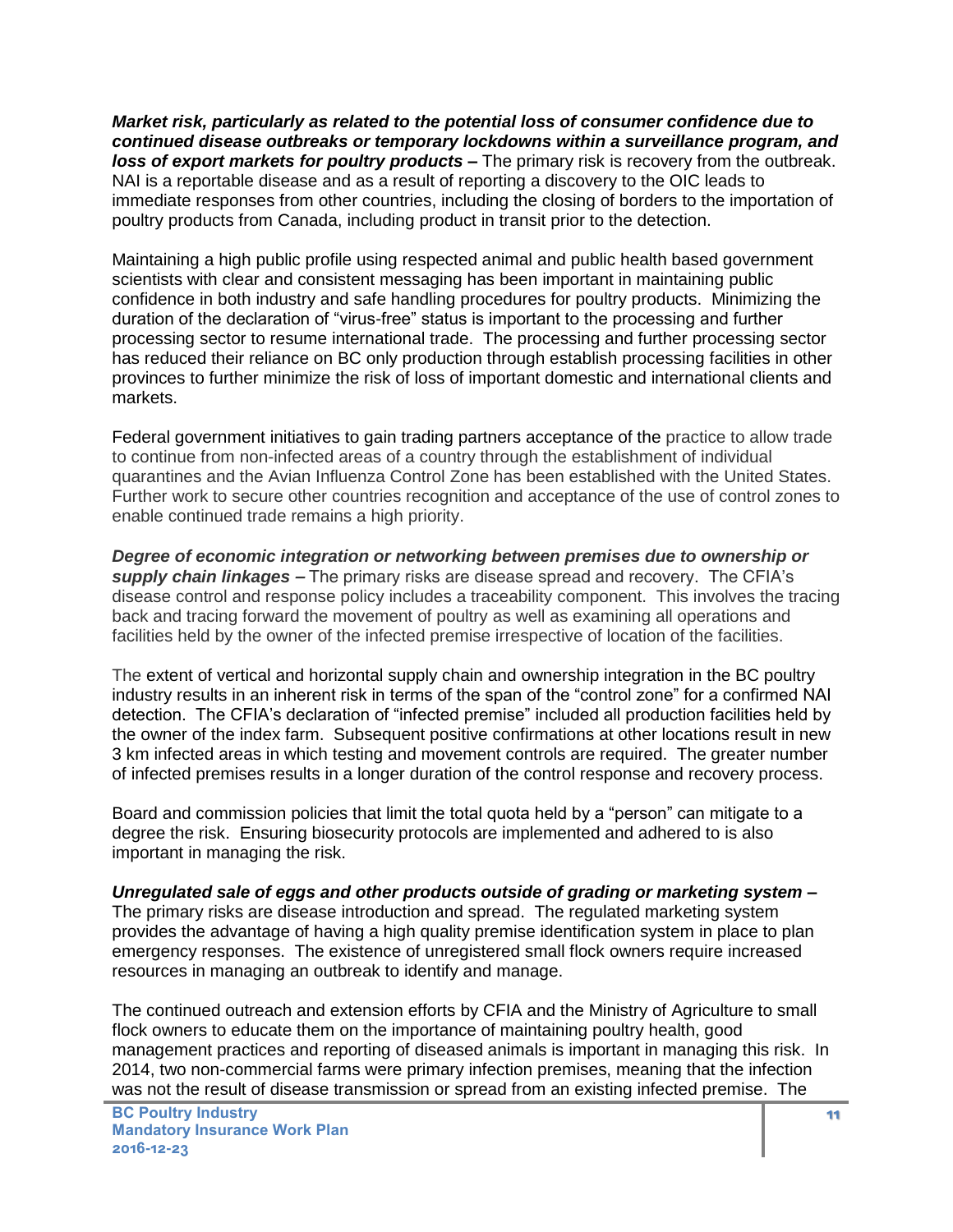events of 2014 serve to highlight the importance of continued outreach initiatives beyond the regulated sectors.

*Non-regulated poultry management practices –* The primary risks are disease introduction, spread and recovery. The issues and approaches to mitigation pertaining to this risk are very similar to those for the previous risk, "Unregulated sale of eggs".

*Loss of processing capacity, the potential to see major processors diversify geographically, if disease outbreaks continue in BC –* The primary risk relates to industry recovery. Retaining processing infrastructure is critical to the return to a system of orderly marketing in BC. Loss of processing capacity can directly affect the ability to produce provincial quota allocation.

Following the 2004/05 outbreaks, BC chicken processors and further processors initiated plans to establish or acquire operations in other provinces in order to minimize the risk of market loss during an NAI event in BC. Initiating surveillance programs intended to proactively discover NAI must be carefully planned. Measures to manage the market consequences of such discoveries must be addressed with the full engagement of all parties in the poultry value chains.

*Lack of government – industry cooperation, the degree to which there are conflicts between different industry segments and between industry and government on surveillance, compensation, and other issues* – The primary risk is industry recovery. The BC Poultry Association came into existence following the 2004 HPAI outbreak to provide a united voice for poultry producers in BC and to lead the regulated poultry associations on common issues that strengthen and improve the well-being of BC poultry farmers.

The BCPA took the lead in working with government to establish the BC Poultry Biosecurity Reference Guide. The BCPA has been directly involved in working with associations, boards, commission and government in the development of a responsive financial management and compensation system. The BCPA biosecurity and surveillance committee has actively worked with government in reviewing and revising biosecurity measures and developing an enhanced surveillance system. All initiatives require unanimous consent by the four regulated poultry associations.

Following the 2014 HPAI response, industry and government agreed to a multi-faceted strategy to further improve preparedness, mitigation and response to future NAI discoveries. The current environment fosters collaboration between industry and government, however, as has been experienced in the past, lack of continuity of key personnel and staff turnover, have left industry in the position of having the most experienced staff in responding to NAI's. It is important for all parties to have an effective succession plan in place to minimize the disruption that can result in bringing new personnel to the table.

*Limitations of biosecurity program in not extending to all sectors in the poultry industry –* The primary risks are disease introduction and spread. Despite the mandatory biosecurity requirements for the regulated sector, the inability to extend the requirements to all sectors and allied trades contributes to risk exposure for the sector as a whole.

The BCPA has worked with the allied trades to develop and implement biosecurity measures on a voluntary basis. The allied trades have cooperated and have adopted biosecurity protocols, however there are no audits of the allied trades performance. As well, the BC Investment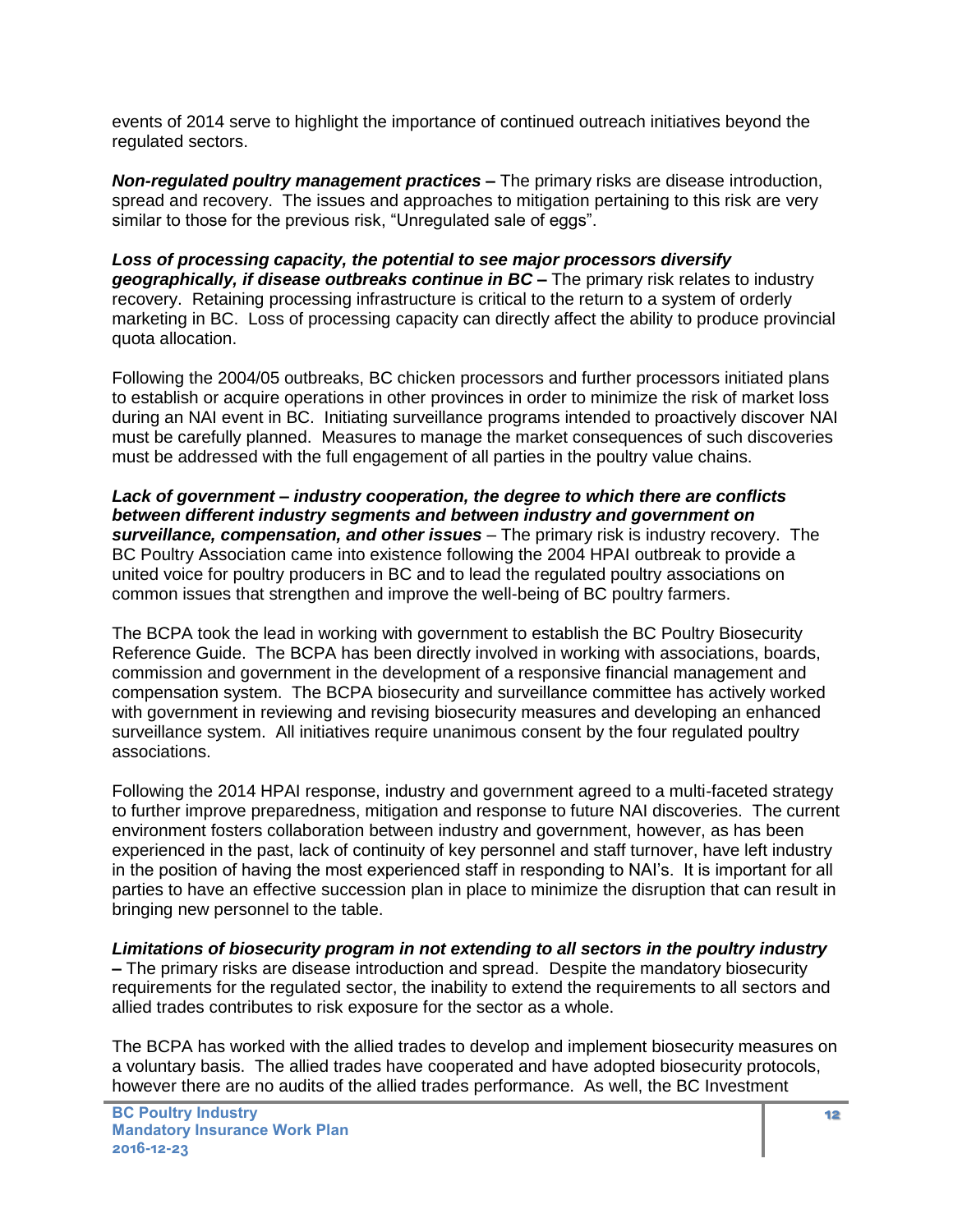Agriculture Foundation has sponsored work with the non-regulated sector in developing, practical, easy to use biosecurity guides. The Ministry of Agriculture and CFIA continue outreach initiatives to improve awareness, understanding and adoption of best management practices relating to biosecurity in the non-commercial sector.

*Migratory and wild bird populations –* The primary risk is disease introduction. Migratory and not migratory waterfowl are carriers of avian influenza virus. The 2014 HPAI was linked to confirmed strains found in wild migratory waterfowl. There is limited ability for industry to control this risk factor, however, diagnostic techniques and wild bird surveillance can support industry measures to attempt to guard against this risk.

The use of wild bird surveillance results and diagnostic indicators of presence of NAI in the surrounding environment can and does support industry decisions to increase or decrease enhanced biosecurity requirements. A three stage, green, amber and red system for enhanced biosecurity has been adopted by the regulated poultry sector in BC in an effort to reduce the risk of incursion.

### **Financial Impacts to the Industry**

The total economic impact of the 2004 HPAI outbreak was \$393.2 million (Serecon 2004). The impact was felt throughout the poultry value chain and local economies. The direct impacts for the entire poultry industry were estimated at \$222.6 million. The direct impacts are the loss in output (farm gate receipts) with respect to the breeding and growing operations, plus the cost impacts in the hatching and processing activities as relevant in each industry sector.

The infected farms received compensation for birds and other farm inputs such as feed and bedding ordered destroyed under the compensation provisions of the *HoA Act* amounting to in excess of \$60 million*.* The *HoA Act* does not cover the cost of required enhanced C&D of infected premises. These costs are the responsibility of the producer. In 2004, the total cost of C&D for the 42 infected commercial premises was \$3 million or an average of \$71,000 per farm. The cost was borne by industry and shared between processors and producers (through levies applied by the boards and commission to recover the costs).

Coordinated action was taken by processors to organize and finance the C&D of the infected premises was necessitated to ensure the timely completion of C&D activities and enable industry to commence the return to a system of orderly marketing in as short of time possible. Growers were able to place flocks enabling processors to recommence processing product. If left to the infected premises, the duration of the complete of the C&D activities would have been significantly extended, further delaying the return to the system of orderly marketing than achieved through the cooperative and collaborative efforts of processors, associations, boards and commission.

Detailed financial information on the 2014 HPAI outbreak is not publicly available. Based on industry estimates developed in the Lessons Learned process, the 2014 cost of C&D was in the order of \$750,000 to \$1 million for the 11 commercial infected premises with the cost per farm ranging from \$18,000 to in excess of \$300,000. The industry insurance program was not in place as a result of the inability of industry to generate funding without the financial support of poultry boards and commission based on BC FIRB direction that levy funds could not be used to support the industry insurance scheme.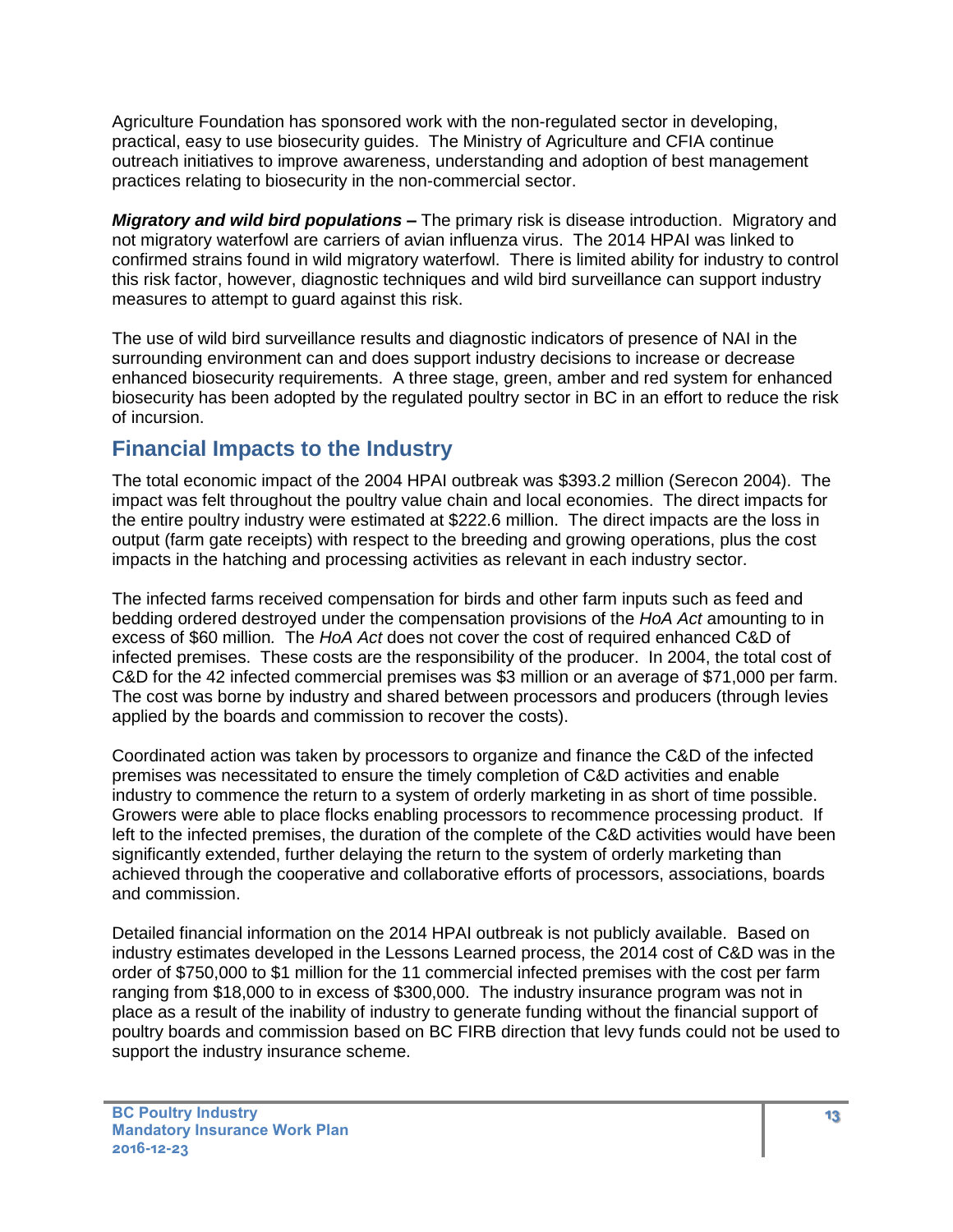In the absence of an insurance product to cover the C&D cost, the industry requested the federal and provincial government to commit financial support under the Agri-Recovery Program to cover the extraordinary producer C&D costs incurred in the 2014 HPAI outbreak. Failure to gain such commitment would have led to significant delay in the recovery process. The knowledge and understanding that government would give serious consideration to such support helped to minimize the recovery time to re-establish orderly marketing systems. Without such commitment there was a point during the response in 2014 whereby the estimated cost of C&D threatened to put industry recovery efforts on hold for a further 6 months.

The industry analysis in developing the responsive financial management and compensation system pillar of the risk mitigation strategy identified that failure by industry to address the financial risk created by the requirement for the producer to assume financial responsibility for C&D was critical for industry to return to a system of orderly marketing in as short of time possible following an NAI discovery. The uncertainty with respect to range of C&D costs and the financial ability of the producer to pay those costs during a time of extreme stress could jeopardize the BC poultry industry's return to a system of orderly marketing.

To further elaborate on the impact and effect of C&D, when NAI is discovered, the index farm is quarantined and declared by CFIA to be an "infected premise". The CFIA establishes a 3 km "infected zone" around the "infected premise". Any poultry farms within the 3 km zone are subject to testing and movement controls. As well, the poultry farms within the "infected zone" cannot restock until the C&D of the "infected premise" has been approved by CFIA. Thus, the impact of timing of C&D sign-off not only affects the "infected premise" but also poultry farms located within 3 kms. In 2014, a total of 50 farms were within 1 km of an infected premise with a total of 944,000 birds. Many were broiler operations who were unable to accommodate their next scheduled placement and had to make alternate placement arrangements.

As previously indicated, it is possible after the completion of the biological heat treatment of organic material to leave an infected barn sealed for a period of 120 days to eradicate the virus, subject to subsequent placement and testing of sentinel flocks for the presence or lack thereof Influenza virus. This latter approach would have held all poultry premises within 3 km of the infected premise in abeyance from placing flocks or regular testing to enable movement of poultry and poultry products for that full period. As well, CFIA would not be able to attain disease free status from OIE, resulting in export markets remaining closed to the receipt of poultry products from BC.

While the 120 day standstill option was not entertained, it serves to illustrate the impact and effect of not having a responsive policy or program in place to provide producer support for the enhanced C&D of infected premises.

### **Need for a Financial Response to a NAI discovery**

There should be no question that a NAI discovery disrupts the system of orderly marketing of poultry in BC given the experiences gained in 2004, 2005, 2009 and 2014. Given the history of and experience with NAI in BC it has come to be accepted that it is no longer a case of "if" NAI is discovered, rather it is "when" NAI is discovered, how best to respond.

Apart from 2004, the industry has been satisfied with the level of compensation provided by CFIA under the *HoA Act* for birds and products ordered destroyed. Definitive gaps in the "market value" of birds were identified in 2004.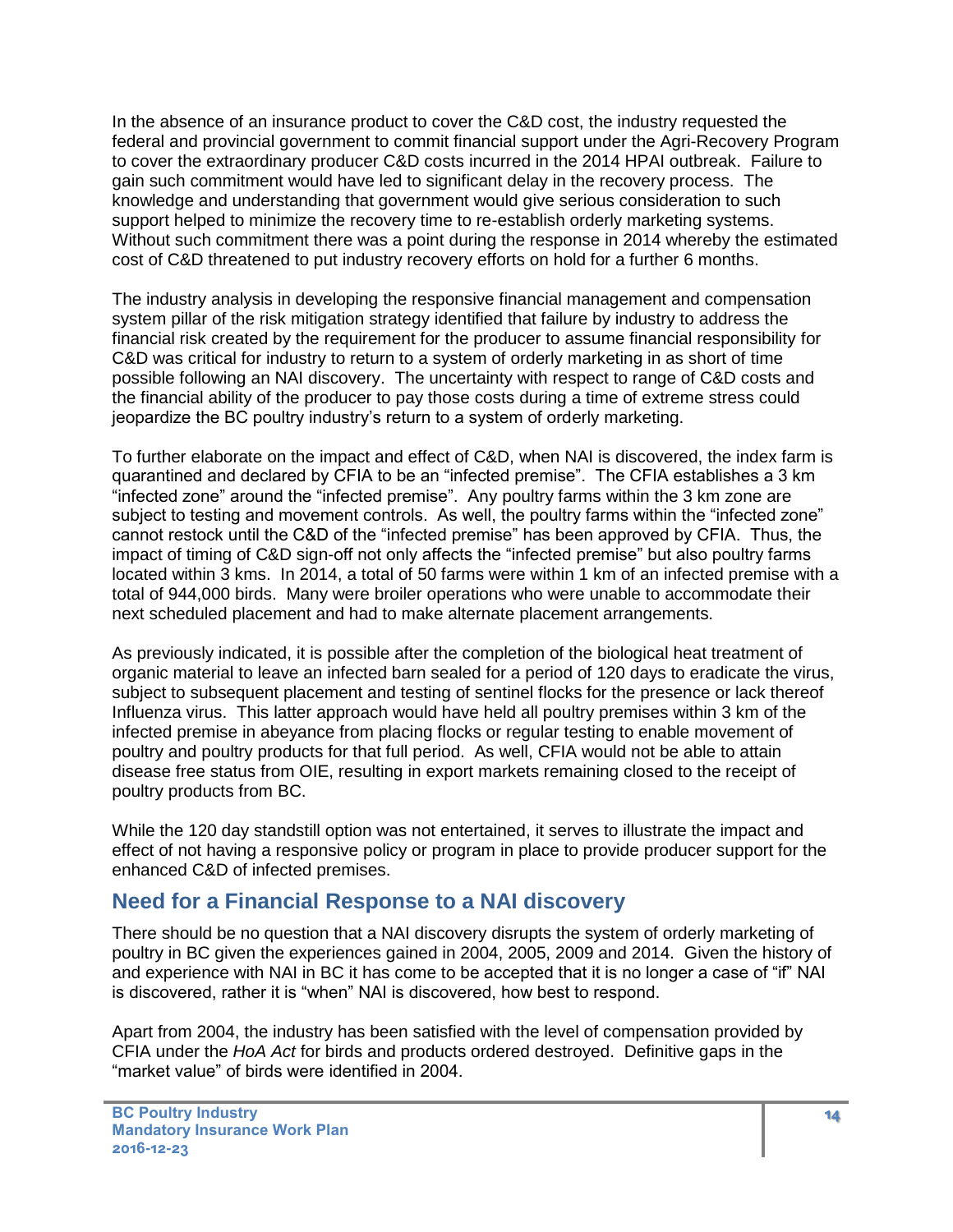The current CFIA formula utilizes grower specific data to generate an "individualized" market value for each category of birds on the infected premise. Producers are required to sign a confidentiality and non-disclosure agreement with CFIA in accepting the terms of payment.

CFIA however, post-2014, initiated a review of the compensation formula being used to calculate the "market value" of birds ordered destroyed. At the time of this report, the national feather boards have not accepted proposed changes to the compensation formula and the CFIA is reported as initiating a review of compensation policies and programs in other jurisdictions to aid in the finalization of a revised formula.

The lack of concurrence on a revised compensation formula for poultry leaves the industry uncertain as to whether or not the *HoA Act* will effectively compensate for birds ordered destroyed. This level of uncertainty will definitely impact the advancement of an enhanced surveillance program in BC as the willingness of industry supporting pre-emptive NAI discoveries without confidence in knowing that the "market value" compensation is adequate will be challenged.

The lack of conclusion and outcome of the national level discussions will impact the ability to provide a comprehensive analysis of the full costs and impacts of NAI and the resulting options and tools to address.

The experience gained from the two HPAI outbreaks in BC highlight the need for a coordinated and collaborative approach to enhanced C&D of infected premises. The producer is responsible for the costs of C&D activities. There are no provisions in the *HoA Act* to cover C&D costs nor are there any predictable or reliable programs to cover or off-set these extraordinary costs. The Turkey Marketing Board maintains a fund to address the impacts and effects of NAI discoveries on turkey growers in BC. The Egg Farmers of Canada have a Risk Management to provide compensation to Canadian Egg Producers who participate in a reciprocal insurance exchange recognized by EFC for Salmonella enteritidis (Se) coverage. None of the existing industry funds have been used to support enhanced C&D activities to date.

The failure of the BC poultry industry to have in place a responsive financial management and compensation system to address the extraordinary costs of enhance C&D activities on infected premises can serve to undermine the return to a system of orderly marketing in a timely manner following the response to a NAI discovery. Respecting that individual action or lack of action on an infected premise with respect to C&D can seriously compromise the ability of neighbouring poultry farms (within 3 km) to restock and replace flocks directly impacts the boards and commission to return to a system of orderly marketing. As such, facilitating a responsive financial management and compensation system for C&D on infected premises is in accordance with sound marketing policy.

### **Options and Tools Available to Address Financial Impacts**

### *Further Enhance Mandatory Biosecurity Requirements*

While the boards and commission require poultry producers to be in compliance with the poultry biosecurity program, biosecurity, in and of itself will not prevent a future NAI discovery. On-farm biosecurity as stated in a recent Avian Influenza Poultry Industry Workshop (October 2016) presentation, can only prevent disease incursion to a certain level. The current BC on-farm biosecurity program serves to minimize the risk of incursion and spread once discovered. At the same conference, CFIA reported in its Case Control Study that they were unable to find a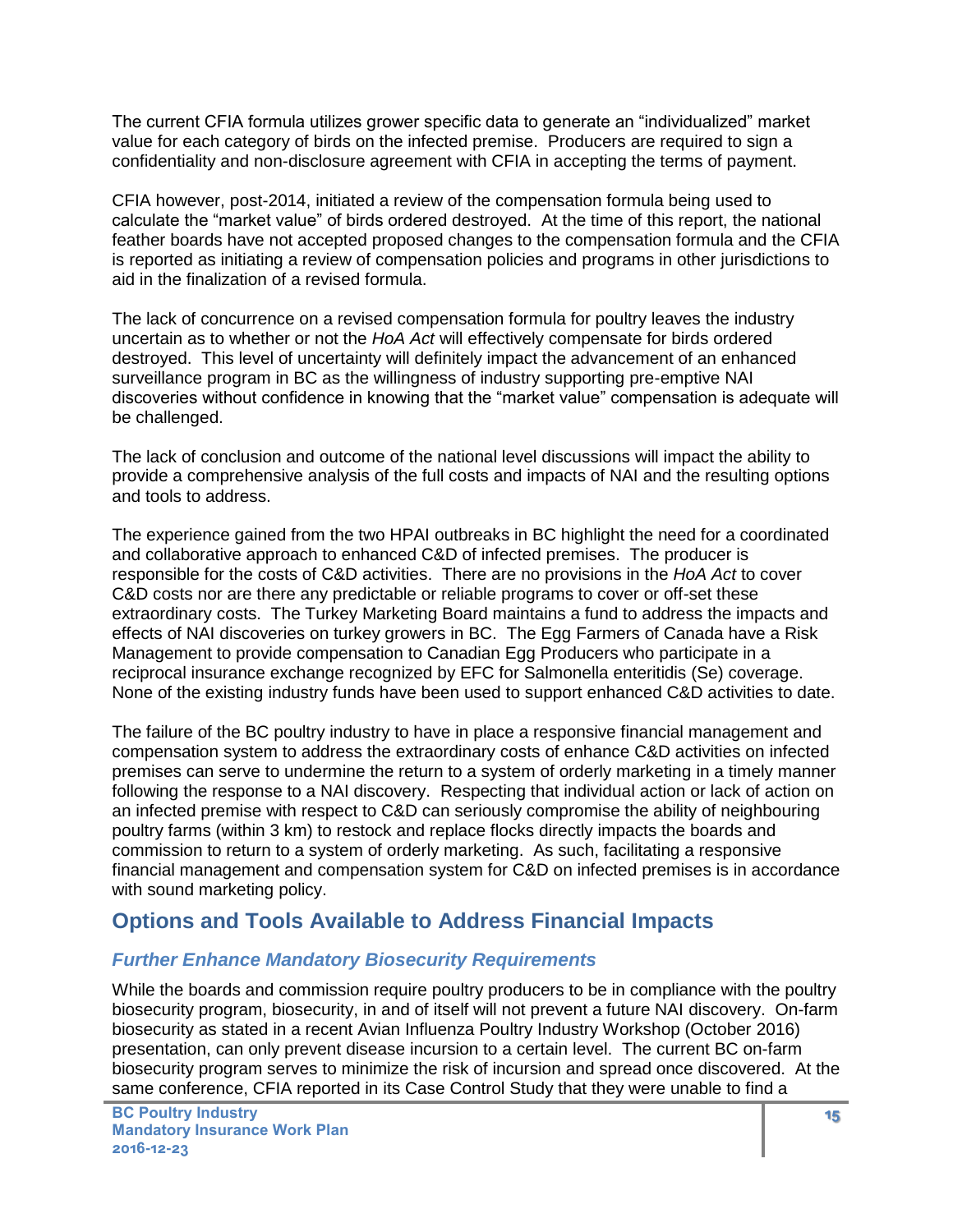significant difference between similar infected and non-infected premises biosecurity programs that could potentially identify the pathway for AI incursion into the infected premises. Based on the two separate presentations, it is can be concluded that even the best on-farm biosecurity program will not prevent disease incursion. Presentations at the Workshop also pointed to aerosol transmission as a realistic pathway for AI incursion into poultry barns.

#### *Quota Credits and Quota Leasing*

Some, not all boards and commission have policies to enable impacted and affected producers to lease quota if their next scheduled flock placement cannot occur as a result of NAI. While it is an option, it is not without cost to producer. Depending on the extent of the NAI, it may not be possible to lease quota due to lack of availability of vacant barn space not in quarantine or infected zones. This approach is in keeping with sound marketing policy considerations, however, does not provide a blanket assurance, particularly if the NAI outbreak is widespread.

Some, not all boards and commission have policies to enable impacted and affected producers to obtain credit for quota not produced. This policy approach is an option, but defers the production to a later time and can result in production not meeting demand. The approach has been used in the past in certain circumstances and considered to be in keeping with sound marketing policy, it too is limited in its ability to provide a blanket assurance to return to a system of orderly marketing in the event of a widespread outbreak.

### *Board and Commission Contingency Fund*

All boards and commissions put in place a levy to enable the repayment of funding provided by the boards and commission for costs incurred in the 2004 HPAI outbreak. The BC Turkey Marketing Board is the only board that has maintained a separate fund/account for Avian Influenza.

The boards and commission have the authority under the *NPMA* to set and collect levies to pay costs and losses incurred in marketing a regulated product. All registered producers contributing to sharing the costs of enhanced C&D of infected premises would serve the collective interests of the industry as a whole by reducing the burden of cost on the individual producer and expediting the return to a system of orderly marketing.

The challenge of this option is establish as quickly as possible a contingency fund for this purpose as NAI can be discovered at any time with the extent of infection and spread unpredictable. Boards and commission in determining the amount of levy necessary to build the fund must also weigh the impact and effect of such a levy on the ability of producers to absorb the costs and any impact and effect on the price of product to the consumer.

#### *Existing Government Programs*

#### **Agri-Stability**

Agri-Stability is a federal/provincial cost shared program that provides assistance to individual producers in the event of a significant reduction in income or significant increase in costs. Clearly, the added cost of enhance C&D may increase cost that may trigger an Agri-Stability claim, the program is unpredictable and there are a number of factors that can serve to off-set the increased cost of C&D. The program is sensitive to timing of loss in the production cycle. CFIA *HoA Act* compensation must be included in the claim, which in turn would likely serve to off-set the impact and effect of the increased C&D costs.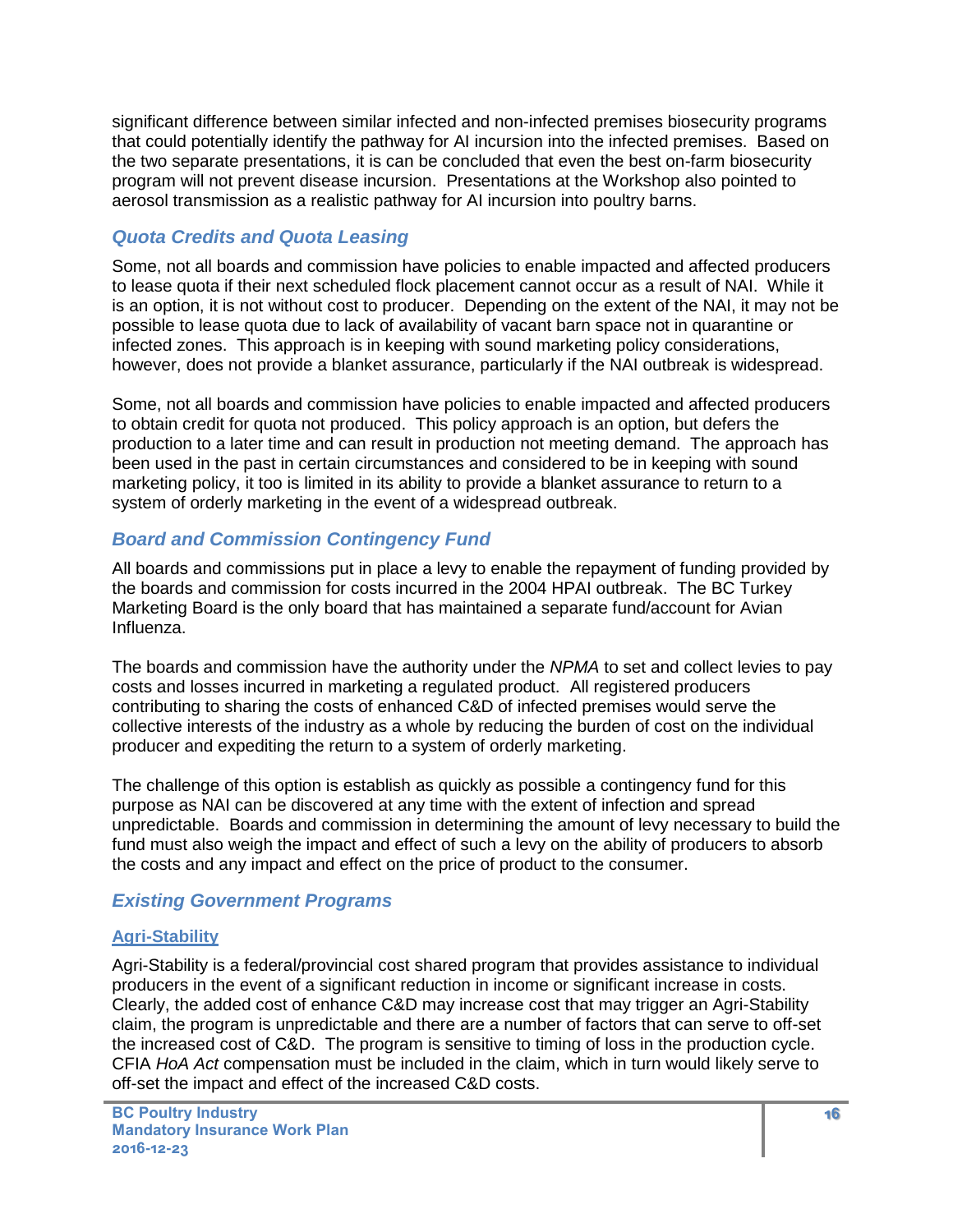The poultry industry experience with Agri-Stability has been mixed with some producers receiving payments while other receiving none.

#### **Agri-Recovery**

The poultry industry has been able to access the federal-provincial Agri-Recovery Program for two NAI events (2009 and 2014). Both federal and provincial government have publicly stated that following the 2014 outbreak, support for further outbreaks would not be entertained. While the policy parameter for Agri-Recovery is to provide financial assistance for the extraordinary costs necessary for recovery, the program is not intended to cover recurring events. It is expected that C&D should be addressed in the longer-term through changes to the existing BRM programs (e.g., changes to insurance plans), other federal or provincial assistance mechanisms, or private sector risk management tools.

### **Other??**

Are there other programs or tools that the boards and commission can use not listed?

### **Follow-up Actions**

In order to further validate the need for a financial response, it is recommended that the commercial index premises (IPs) be approached and asked for input. A questionnaire to the commercial index premises will be developed in such a way so as not to compromise or breech the confidentiality and non-disclosure agreements with CFIA.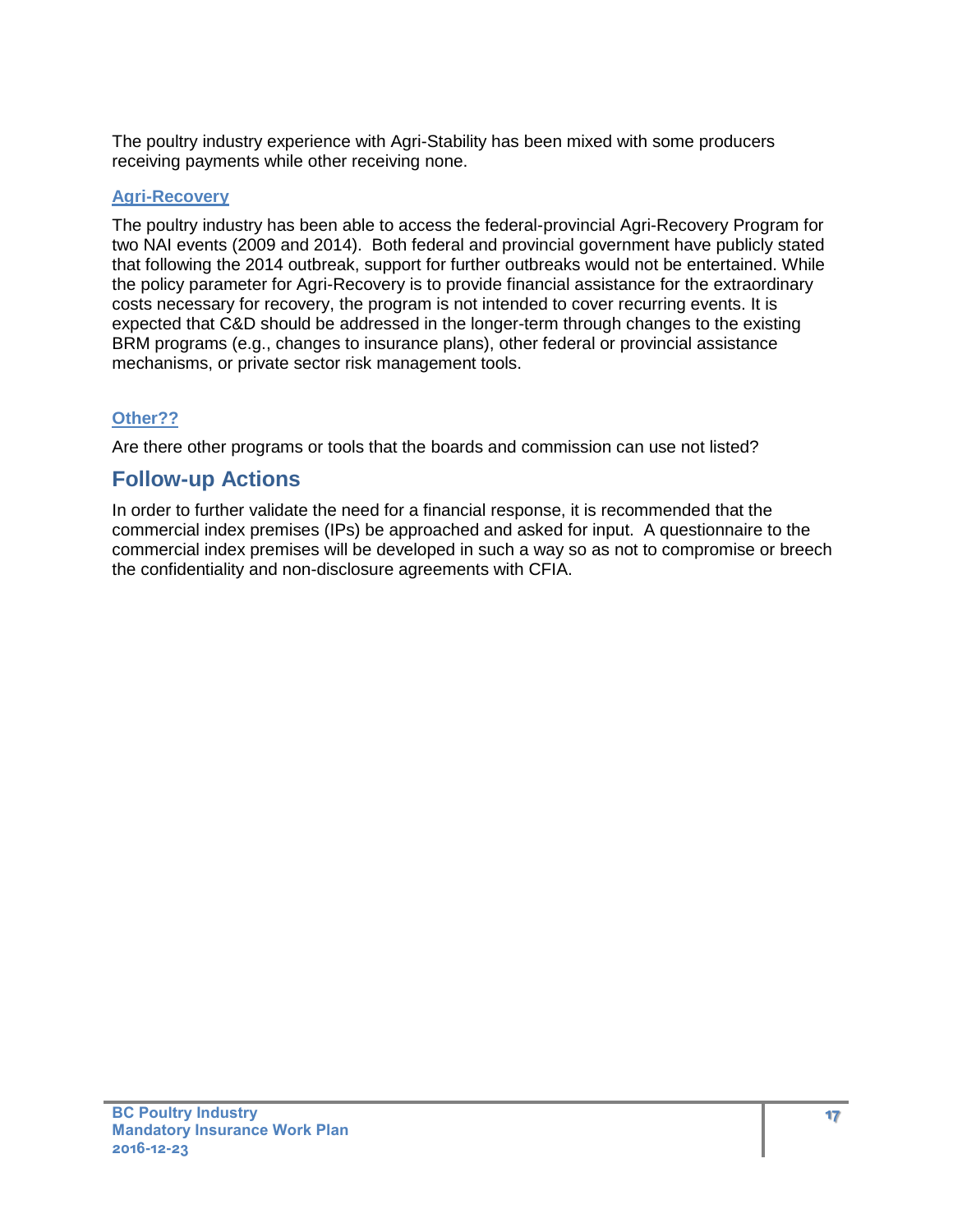Attachment 1 Notices of the Review

*Natural Products Marketing (BC) Act* Mandatory Notifiable Avian Influenza Insurance Review

> *Notice to Producers February 2016*











**BC Poultry Industry Mandatory Insurance Work Plan 2016-12-23**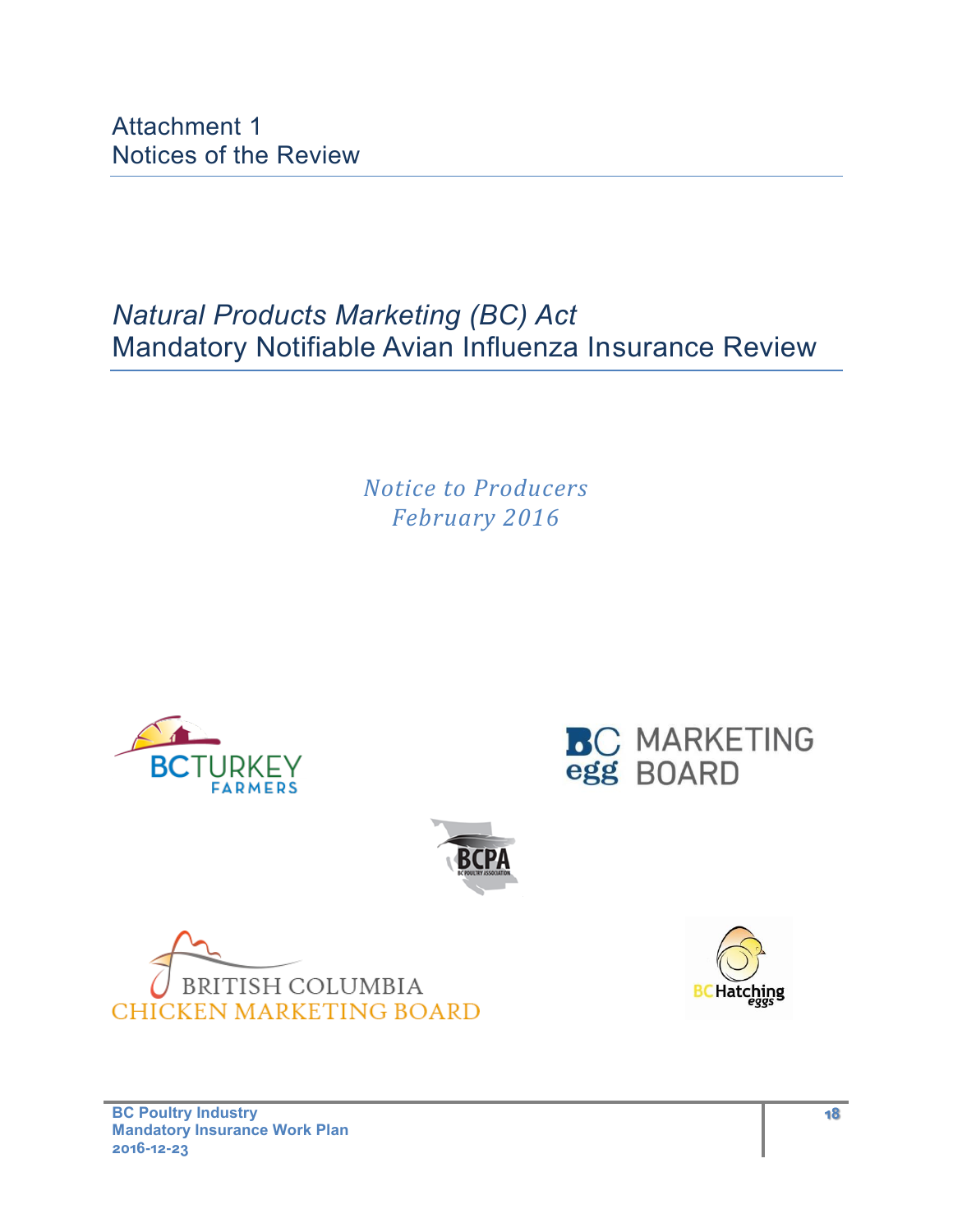### **Mandatory Notifiable Avian Influenza Insurance Review**

In response to industry requests to provide legal clarity around the authority of boards and commissions established under the *Natural Products Marketing (BC) Act (NPMA)* regarding mandatory disease requirements and given the impact and effects of the 2014/15 Highly Pathogenic Avian Influenza (HPAI) outbreak, the BC Ministry of Agriculture amended the *NPMA* during the Spring 2015 Legislative Session. The poultry boards and commission are now enabled to consider establishing disease insurance requirements as part of the scheme by way of amendment to their General/Consolidated Orders.

BC FIRB has stated that the boards and commission must "determine in the first instance, through a demonstrated SAFETI based approach – the information they require to make decisions that are in compliance with their scheme and in accord with sound marketing policy". BC FIRB indicated that prior approval would be required if a board or commission were to want to establish mandatory disease insurance requirements.

The Ministry of Agriculture considers that Notifiable Avian Influenza (NAI) discovery has shifted from being an "if" to a "when" occurrence and should be looked at from the perspective of "how to build the response into industry practice". There is an expectation that the boards and commission would actively consider establishing mandatory disease insurance requirements. The Ministry also indicated that the ability to access Agri-Recovery for a subsequent NAI outbreak was not guaranteed, given its objective to cover exceptional events not previously covered by the program.

During the fall of 2015, each of the four feather boards independently determined the need to make a decision on whether or not to proceed with pursuing the implementation of mandatory disease insurance. In November 2015, the four boards met to discuss the matter and determined there to be value in working collectively and collaboratively to address eh question of mandatory disease insurance. A Work Plan has been developed (available on the website) outlining the information to be gathered as well as the key questions to be answered as part of the review.

The boards and commission have established a Steering Committee to oversee the work. The committee members include:

- Broiler Hatching Egg Commission Allan Cross and Stephanie Nelson
- Chicken Greg Gauthier and Bill Vanderspek
- **Eggs Amyn Alibhai and Dwight Yochim**
- Turkey Michel Benoit
- BC Poultry Association Ravi Bathe and Garnet Etsell

Greg Gauthier will Chair the Steering Committee; Christine Rickson, BC Chicken Marketing Board is the Committee Secretary; and Michel Benoit, BC Turkey Marketing Board will engage consultants to conduct the work and coordinate with the BC Poultry Association on behalf of the boards and commission.

The boards and commission have agreed to engage Harvey Sasaki, Agri-Saki Consulting Inc. to manage the implementation of the work plan and complete the work in key phases under the direction of the Steering Committee, including the preparation of the submission to BC FIRB.

Information and reports on each phase of the work plan activities will be posted to each of the board's and commission's website as they are completed.

If you have any questions or comments regarding the work plan, please direct them to Harvey Sasaki @ [harveysasaki@gmail.com](mailto:harveysasaki@gmail.com).

February 1, 2016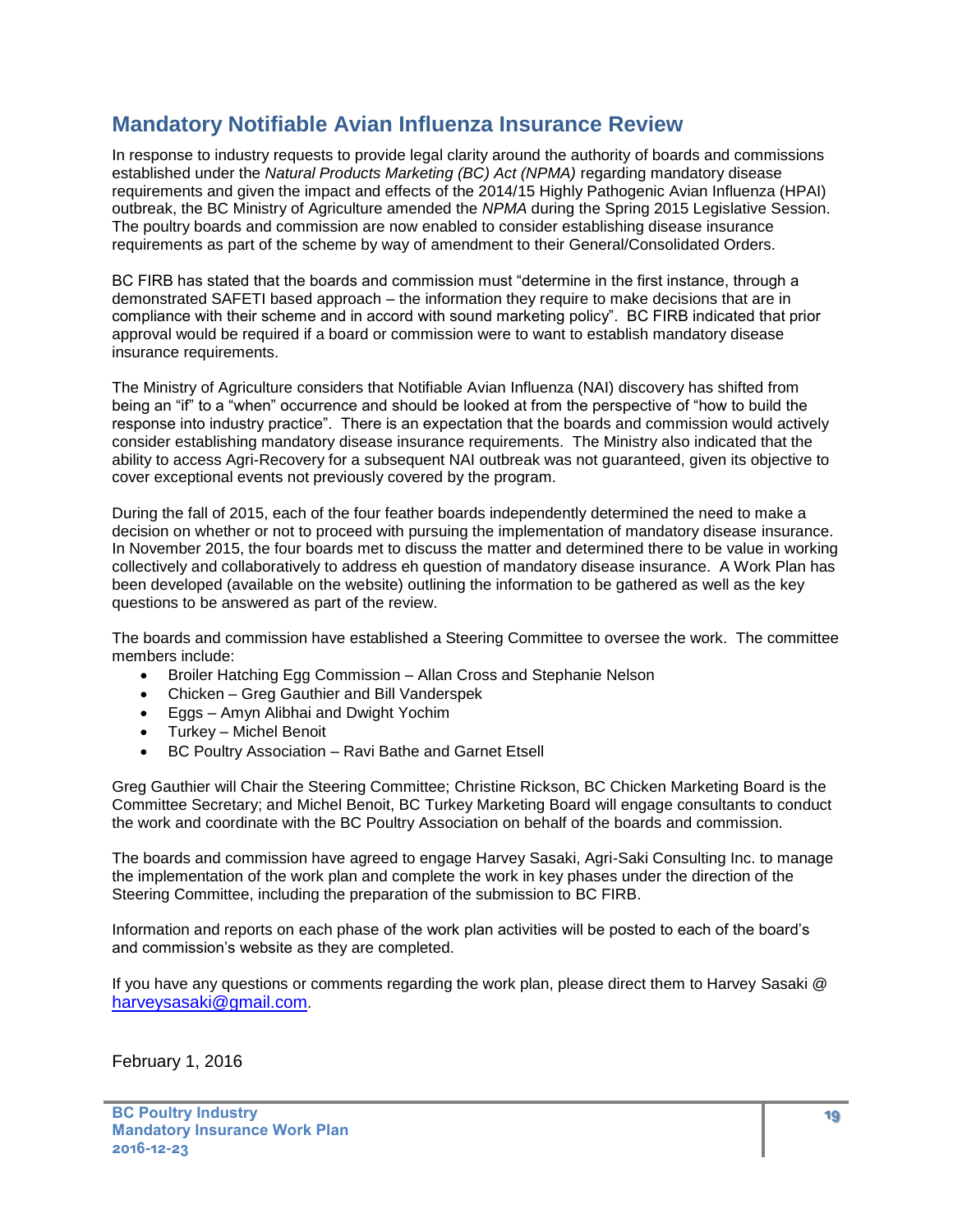# *Natural Products Marketing (BC) Act* Mandatory Notifiable Avian Influenza Insurance Review

*Notice to Producers Update November 2016*









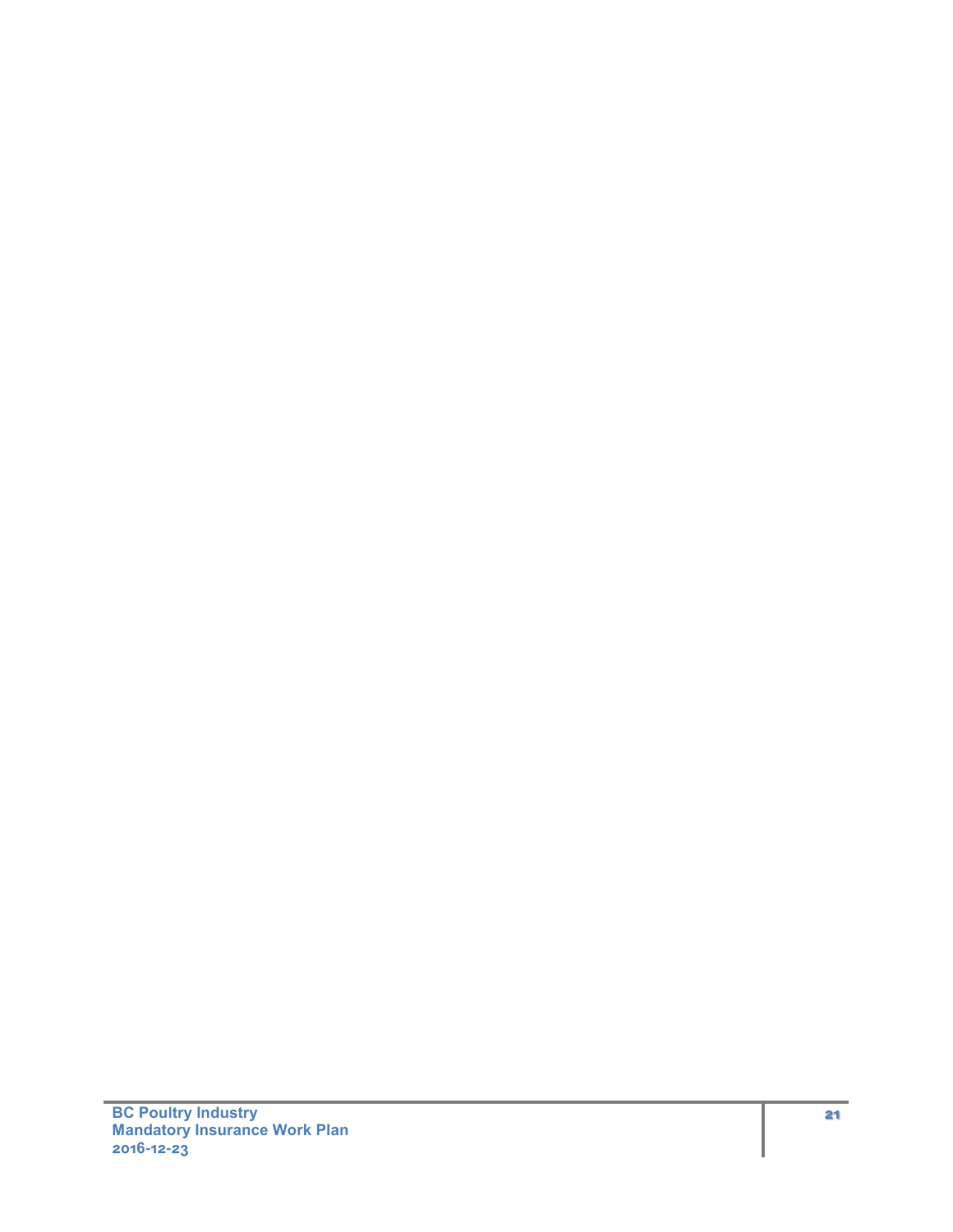### **Mandatory Notifiable Avian Influenza Insurance Review Update**

Following the February 2016 announcement of the Review, work was initiated on determining the expected losses that could result from a Notifiable Avian Influenza (NAI) discovery. Serecon has updated the Loss Quantification Models (LQM) for each sector and is currently awaiting the results of the Canadian Food Inspection Agency's (CFIA) revised compensation formulas. Serecon reported that CFIA presented the revised compensation formulas to the national feather boards in August. The revised formulas are expected to result in a "market value" gap. The full extent of the expected loss of a NAI discovery cannot be established until such time as the CFIA's formulas have been confirmed.

The Review has been stalled as a result of the delays in the completion of the LQM work due to CFIA not having finalized its compensation formulas. The Mandatory Insurance Steering Committee (MISC) met on October 19, 2016 to consider its options based on this delay. The MISC was of the view to narrow the focus to mandatory insurance for Cleaning and Disinfecting only, rather than compensation for grower losses. The group should continue to work towards fair and reasonable compensation from CFIA, but not make it part of the mandatory insurance review.

The Mandatory Insurance Review Work Plan has subsequently been revised and posted to the boards and commission websites for information. As reflected in the Work Plan, the timelines for information have been revised and it is expected that the first report will be posted to the websites for your review and feedback on December 23, 2016 with subsequent reports posted by the end of January 2017.

If you have any questions or comments regarding the work plan, please direct them to Harvey Sasaki @ [harveysasaki@gmail.com](mailto:harveysasaki@gmail.com).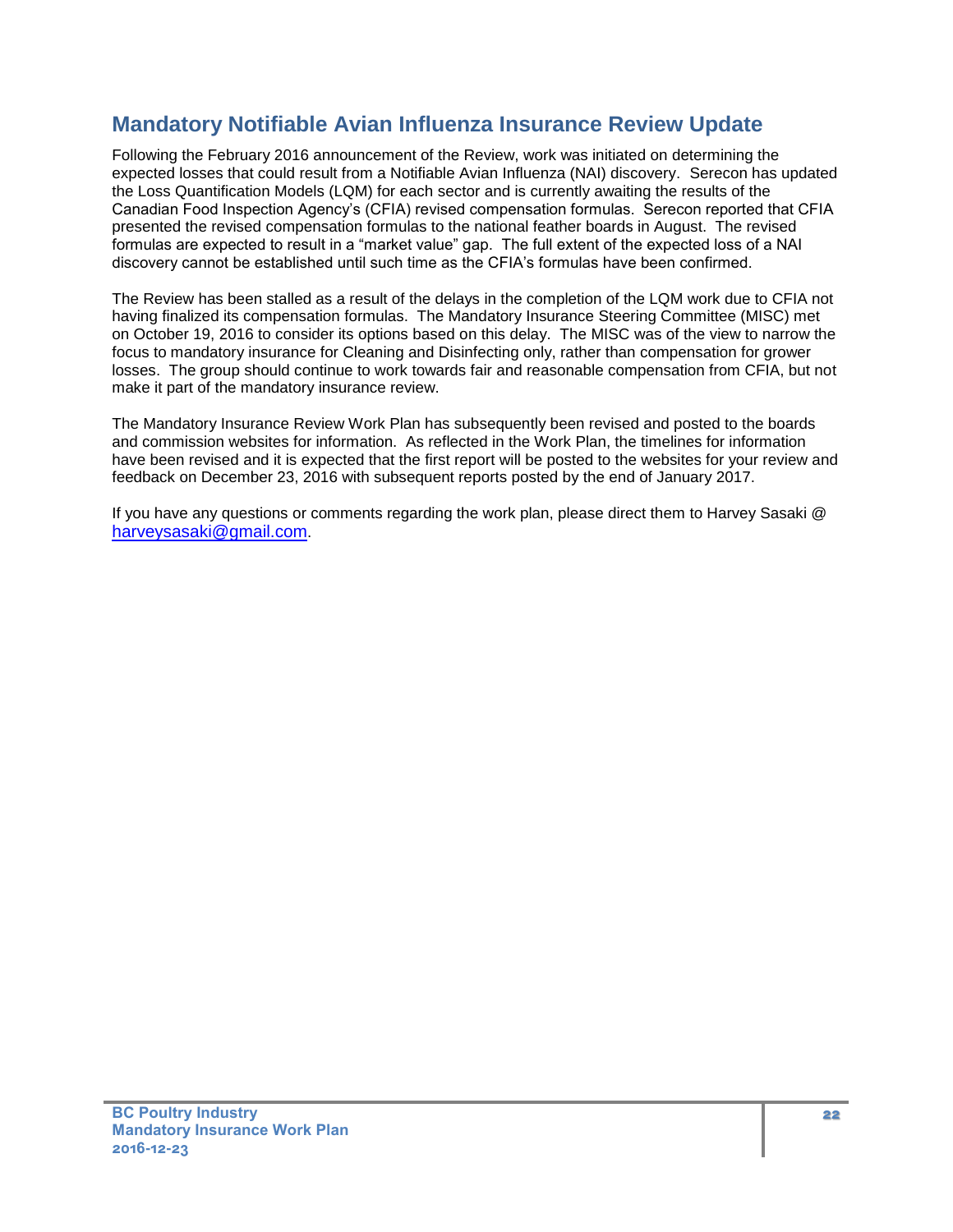Attachment 2 Input Received

> FIVE-FRY FARMS LTD. 50285 CAMP RIVER ROAD CHILLIWACK, BC V2P 6H4 PHONE: 604-794-7741

March 28, 2016

Mr. Harvey Sasaki

Re: Mandatory AI Insurance

I am in agreement with establishing an mandatory AI insurance, but would like the committee to consider the following issues:

1. It is important that BC Insurance be a complement to CFIA compensation and AgriStability, not a replacement. As long as CFIA provides payment to outbreaks in other provinces, BC should not be adding to its cost of production by paying for insurance that simply reduces CFIA payments to growers. BC producers already face a higher cost of production which is not reflected in the price received by the farmer.

2. In past, insurance looked at paying the producer that was depopulated. CFIA may already be paying this grower. It is the grower that is within the control zone of the infected premise that is harmed, and he has no control over how long depopulation takes. Therefore insurance should assist this farmer, or in some way mitigate his loss.

3. Also, insurance should not let the marketing boards off the hook from mitigating the losses. I have already seen this by the BCEMB with SE insurance. They test a farm and if they get a positive result, they do not do a second confirmation test, they simply depopulate and say "Don't worry, insurance will cover you". Firstly, they should do a confirmation test since there may have been an error. Secondly, they could mitigate the loss by redirecting these eggs to the breakers and redirecting other eggs that would usually go to the breakers to the table market.

Here is how I see some mitigation, and I think the marketing boards need to be a part of the solution:

Since an AI positive farm would most likely limit chicken exports, the board could allow producers who are inside the control zone lease 100% of their quota to producers outside the control zone, whose export quota would have been cut. This will allow processors to get the product they need to service their customers, that they do not want to lose. Not producing is not the answer. The same can be done for turkey farmers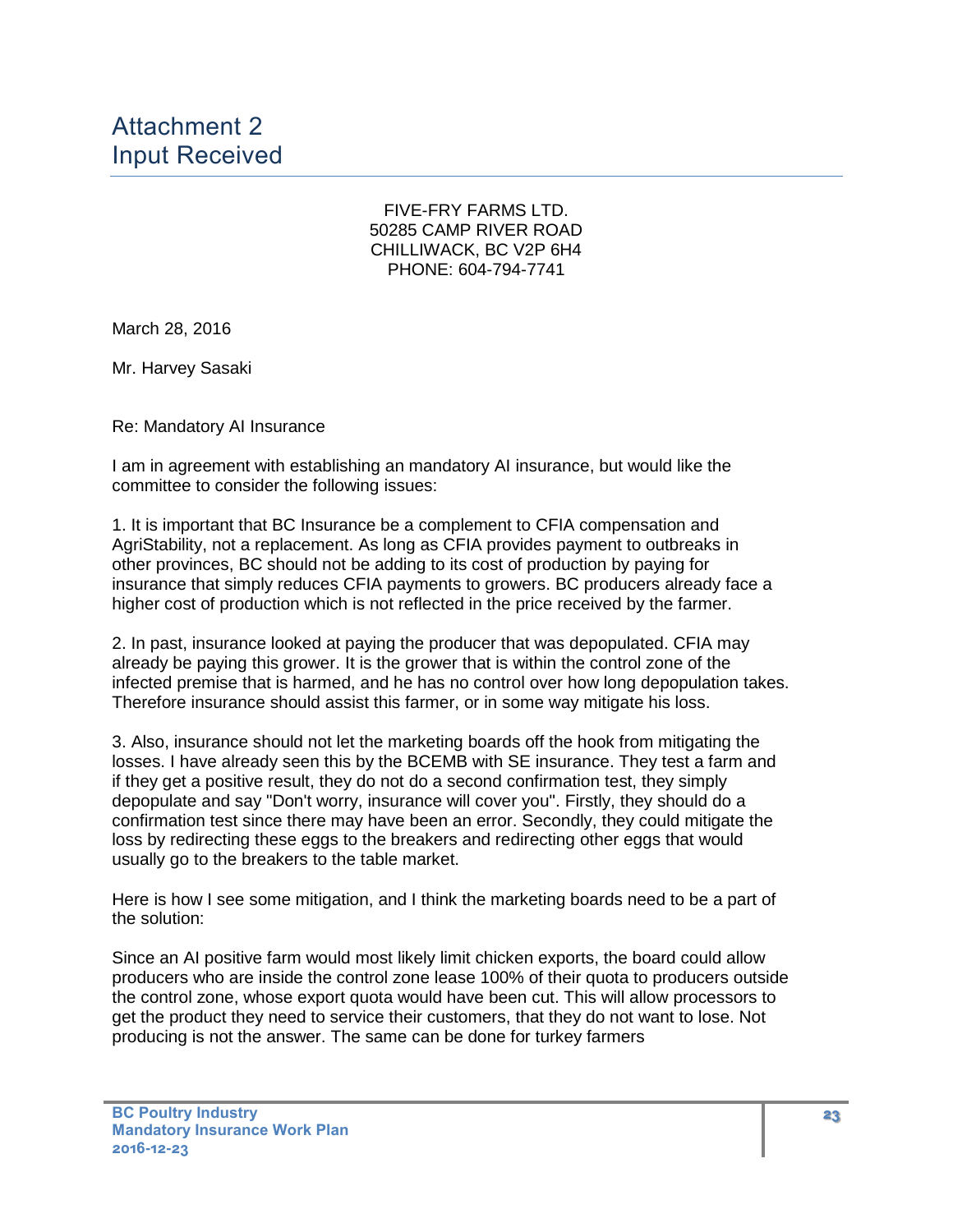The BCEMB could reduce one of the most significant costs a depopulated farm faces. This is the marketing board levy. The majority of the levy goes to a fund that offsets the difference between the price the farmer receives for eggs and the price breakers pay for industrial product. If a farm is depopulated, the Board would not be on the hook for this large differential as either fewer eggs would go to the breaker or eggs would be imported. Since the world price is usually lower than the price paid to by graders and breakers, the Board could end up making money. Why should BC insurance fill CEMA's pockets.

If a breeder producer is depopulated, eggs will have to be imported to meet the chick requirement of broiler producers. Why shouldn't the difference between the world price of these eggs and the price normally paid by hatcheries be utilized to reduce the loss to the farmer.

4. One of the most significant concerns as a producer is the fact that a either a producer or an non-registered flock is infected and the cleanup drags on, because of lack of funds or the fact that they received insurance money and there is no need to expedite the cleanup process.

#### My recommendation:

a) Producers should be required to carry enough insurance to pay for cleanup or post a bond high enough to cover cleanup costs. In addition, they should be required to sign a document authorizing the BC Cleanup Crew to enter their premises and cleanup the site at the producer's cost, less CFIA compensation. The insurance policy should cover all BC Cleanup Crew costs, without deductibility, thereby encouraging producers to choose the insurance option versus a bond.

b) Loss of earnings insurance should be voluntary. Currently as a producer, I may be compensated by CFIA, may have obtained private insurance, may have opted to participate in AgriStability or may have decided to take a risk. I am not going to be upset that my neighbour lost his farm because he failed to carry insurance, whether it be for fire, theft, earthquake or AI. As an industry we are not making these types of insurance mandatory. However, I suspect that the banks may make it a financing requirement.

c) The "Insurance Company" should have a BC Cleanup Crew ready to go with all the necessary equipment and supplies. If I was in the insurance business I would want to reduce my payout by having all the loss mitigation equipment and crew ready to go. This crew would also be available to cleanup non-registered producer sites and possibly be compensated by CFIA.

d) Loss of earnings should be available to all farmers within the infected zone. This could be a separate policy, and the cost reduced by providing the reinsurer with steps the marketing board would take to reduce losses.